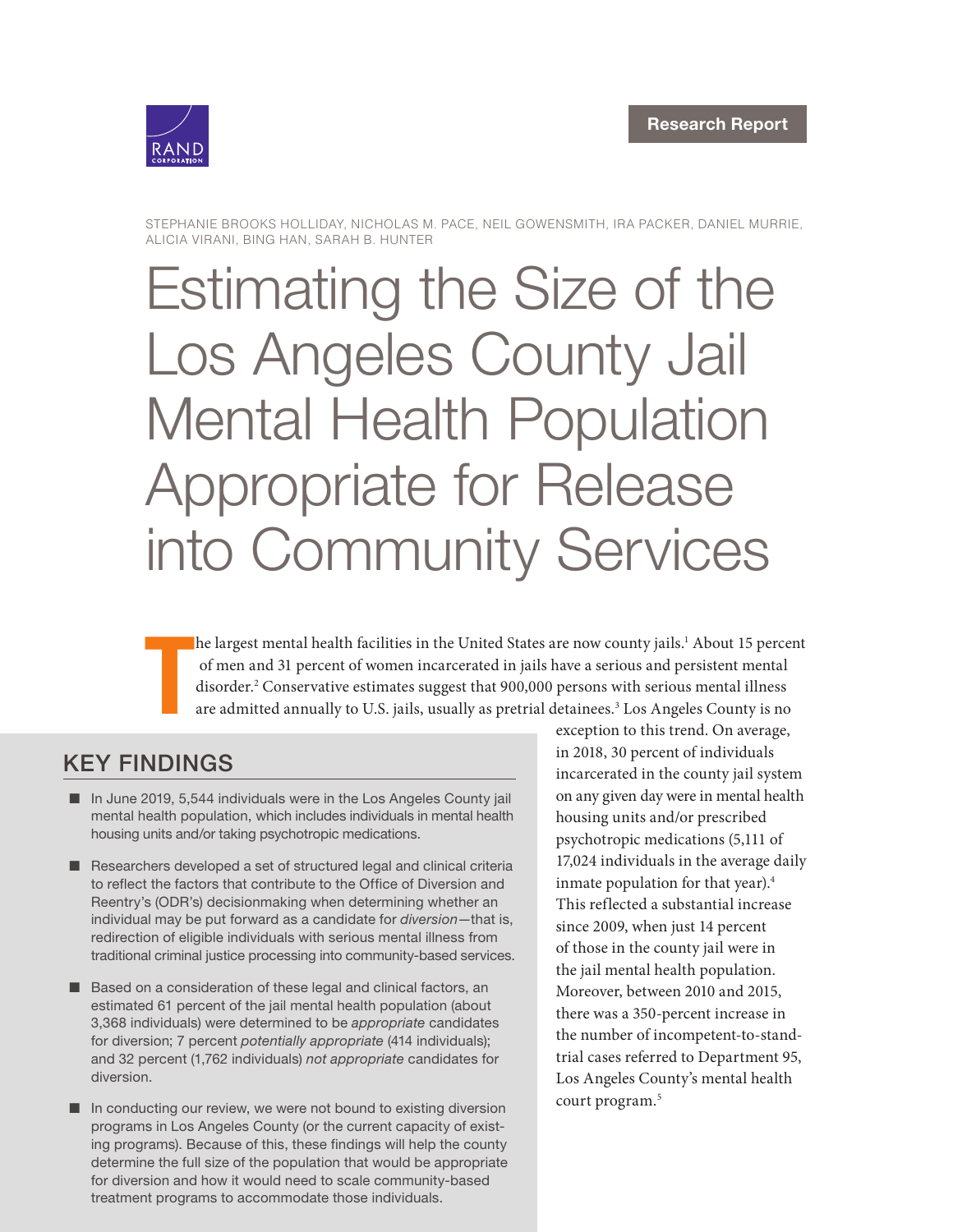#### **Abbreviations**

| <b>BOS</b>  | Los Angeles County Board of              |
|-------------|------------------------------------------|
|             | Supervisors                              |
| <b>CBR</b>  | community-based restoration              |
| CSG         | <b>Council of State Governments</b>      |
| <b>DHS</b>  | Los Angeles County Department of         |
|             | <b>Health Services</b>                   |
| DMH         | Los Angeles County Department of         |
|             | Mental Health                            |
| <b>DSH</b>  | California Department of State Hospitals |
| <b>FIST</b> | felony incompetent to stand trial        |
| LASD        | Los Angeles County Sheriff Department    |
| <b>MIST</b> | misdemeanor incompetent to stand trial   |
| ODR         | Office of Diversion and Reentry          |
| SMI         | serious mental illness                   |
|             |                                          |

This increase in the mental health population in county jails is coupled with an increasing emphasis on establishing programs designed to redirect eligible individuals with mental health disorders from traditional criminal justice processing and provide them with community-based clinical services. Such redirection is often characterized as *diversion*. Diversion programs have many potential advantages: They connect individuals with needed treatment services, reduce the burden on correctional systems to provide these services, and may save costs without compromising public safety.6 Moreover, providing treatment in the least-restrictive environment is a core principle of patient-centered care. The movement toward diversion is taking place on a national level. For example, in 2015, the Stepping Up Initiative was launched by the National Association of Counties, the American Psychiatric

Association Foundation, and the Council of State Governments (CSG) Justice Center with the explicit goal of connecting counties with "the tools they need to develop cross-systems, data-driven strategies that can lead to measurable reductions in the number of people with mental illnesses and co-occurring disorders in jails."7

Recognizing the local need in Los Angeles County for alternative approaches for dealing with mental health challenges in the criminal justice system, the ODR was established within the Los Angeles County Department of Health Services (DHS) in 2015. At the same time, DHS became primarily responsible for provision of care in the county jail.8 Although several small diversion options were available in Los Angeles County at the time (e.g., specialty courts), most individuals with mental health concerns in county jails received jailbased services.9 In contrast, ODR aims to support individuals with serious mental illness (SMI) who are involved in the criminal justice system by allowing them to access community-based services.<sup>10</sup>

ODR currently supports several courtroom interventions along the continuum described in the Sequential Intercept Model,<sup>11</sup> which result in release into community services (referred to as *diversion*  for the purposes of this report, but it should be noted that this term is distinct from "the California Department of State Hospitals [DSH] Diversion," which is a specific program offered by ODR). Current ODR programs that remove individuals with SMI from custody are described in Box 1.<sup>12</sup> As of November 2019, ODR had removed 4,305 individuals from custody and placed them in community-based

Diversion programs have many potential advantages: They connect individuals with needed treatment services, reduce the burden on correctional systems to provide these services, and may save costs without compromising public safety.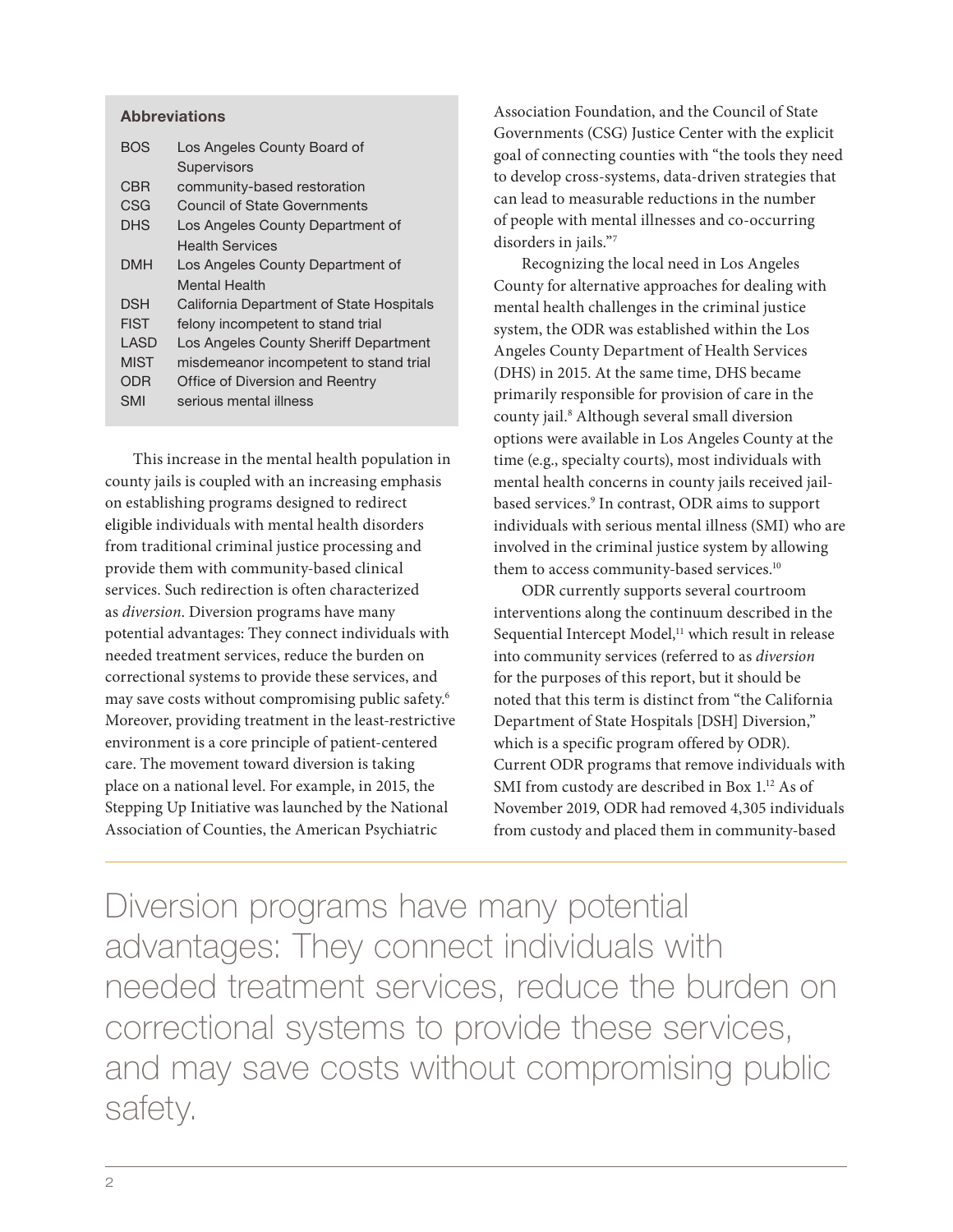#### Box 1. Current ODR Diversion Programs

- Supportive housing program for individuals experiencing homelessness (i.e., ODR Housing program): Initiated in August 2016, this program is designed to serve individuals with a felony charge who are experiencing SMI and homelessness. Those who enroll in the program plead guilty or no contest and are sentenced to ODR Housing with a term of probation of three to five years. A key condition of probation is to comply with the terms of ODR Housing. Individuals who enroll are then eligible to remain in ODR Housing after probation termination, as it reverts to permanent supportive housing with continued case management services for life.
- Misdemeanor Incompetent to Stand Trial–Community-Based Restoration program (MIST-CBR): Started in October 2015, this program serves individuals who are charged with misdemeanors and found incompetent to stand trial. For these individuals, ODR submits a conditional release request, and diversion to community-based treatment settings takes place under the supervision of mental health judges.
- Felony Incompetent to Stand Trial–Community-Based Restoration program (FIST-CBR): Started in July 2018, this program is a collaboration with DSH. DSH provides funding to support communitybased restoration for individuals who would otherwise be waiting for state hospital slots. Individuals are committed to housing in the community and receive community-based restoration. Additionally, ODR identifies individuals in jail who have become competent while waiting for DSH placement and typically recommends entry into another ODR program (e.g., ODR Housing) or a jail-based program (a pathway referred to as the "Off-Ramp").
- DSH Diversion program (under California Penal Code § 1001.36): This new program (also known as "DSH Diversion"), effective January 1, 2019, was established by California Penal Code §§ 1001.35–1001.36 ("Diversion of Individuals with Mental Disorders"). The new laws allow for diversion of individuals charged with felonies or misdemeanors *if* a qualified mental health expert can identify a nexus between the offense and a mental health concern. ODR receives funding from DSH to provide services to those who meet the statutory criteria and who have the potential to be deemed incompetent to stand trial. DSH narrowed the eligibility criteria to serve those diagnosed with schizophrenia, schizoaffective disorder, and bipolar I disorder and charged with a felony offense.

services through its programs.<sup>13</sup> This included 2,316 through ODR Housing, 1,577 through MIST-CBR, 230 through FIST-CBR/Off-Ramp, and 64 through DSH Diversion.

#### Current Policy Landscape in Los Angeles

In the last two years, the Los Angeles County Board of Supervisors (BOS) has made significant efforts to encourage the study of alternatives to incarceration, with a particular focus on the population with mental illness. In August 2018, the BOS directed a study of the existing jail mental health population to determine who may be eligible for diversion programs (which resulted in this report) and required the development of a "diversion road map" that would explore how the county could increase the availability of community-based

treatment options.<sup>14</sup> This includes a focus on the types of programs, staffing, and funding that would be needed to support additional diversion efforts. Furthermore, the BOS acknowledged the lack of both state and local mental health beds in California and directed the Los Angeles County Department of Mental Health (DMH) to "assess current and future need for Mental Health Hospital beds that support the jail population."15 In February 2019, the BOS then established the Alternatives to Incarceration Workgroup, which was tasked with bringing stakeholders together to build a "more effective justice system."16 In their interim report, the workgroup encouraged the expansion of a system of care that is accessible to individuals experiencing mental illness before they end up involved in the criminal legal system.

In addition to studying the needs of those with mental illnesses and the best practices needed to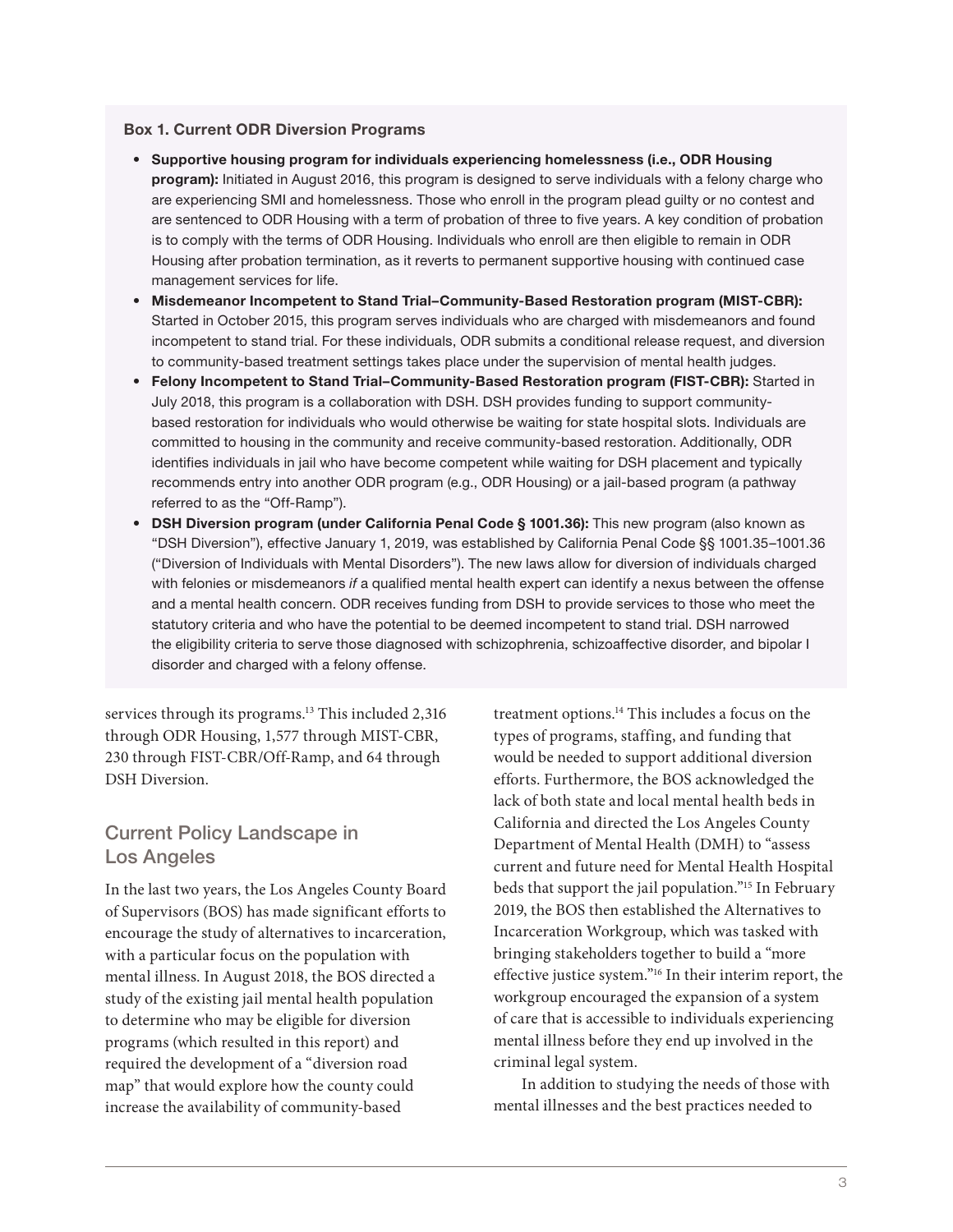To ensure that an appropriately sized system of care exists in Los Angeles County, it is critical to know the size of the potentially divertible population.

support them, the county also has taken steps to fund and expand available services. The BOS authorized ODR to expand its current ODR Housing program to eligible individuals in the entire county by the end of 2019; previously, its services were only available to cases heard at the downtown central courthouse.17 Moreover, the passage of Assembly Bill No. 1810, which allows for pretrial diversion of individuals charged with certain crimes who are experiencing mental health issues, expanded ODR's capacity to address the needs of this population as well as the capacity of the courts and public defender's offices to divert individuals more quickly into communitybased alternatives.<sup>18</sup> Furthermore, as a new measure, the county is investing in a campus-based project designed as an alternative to arresting and incarcerating individuals experiencing mental health issues and homelessness,<sup>19</sup> which highlights additional efforts to augment existing systems of care.

Another key shift happened in August 2019. The Men's Central Jail, located in downtown Los Angeles, was slated to be replaced with the Consolidated Correctional Treatment Facility, often described as a "mental health jail" that would provide treatment to more than 3,800 incarcerated individuals with mental health concerns in a secure setting. In February 2019, the BOS modified this plan to build at least one mental health facility, which would be run by health providers. On August 5, 2019, DHS, DMH, and the Department of Public Health delivered a report to the County Chief Executive Office outlining the need for services to be developed along a continuum of care, with significant options for unlocked community-based facilities for individuals with mental health issues.<sup>20</sup> On August 13, 2019, the BOS voted to cancel the contract to

replace the Men's Central Jail,<sup>21</sup> citing the importance of understanding what percentage of individuals in the jail could be safely diverted to communitybased treatment as critical to determining what type (and size) of treatment center would be needed.22 Together, these recent policy actions highlight the need to understand the current size of the population appropriate for diversion.

#### About This Research

To ensure that an appropriately sized system of care exists in Los Angeles County, it is critical to know the size of the potentially divertible population. The RAND Corporation was contracted by ODR, in collaboration with Groundswell Services, Inc.; the University of California, Los Angeles, School of Law Criminal Justice Program; and the University of California, Irvine, to estimate the size of the current population of individuals incarcerated in county jails who would likely be legally suitable (i.e., appropriate for diversion from a legal perspective) and clinically eligible (i.e., appropriate for diversion from a clinical perspective) for community-based treatment programs. ODR as an agency is responsible for identifying individuals to put forward as a candidate for diversion. Our goal was to understand the factors that contribute to ODR's decisionmaking when determining whether they will put someone forward as a candidate and then to apply the factors to a representative sample from the jail mental health population. In conducting this research, we were not bound to existing diversion programs (or current capacity within existing programs) in Los Angeles County; rather, we were interested in determining what percentage of individuals incarcerated at the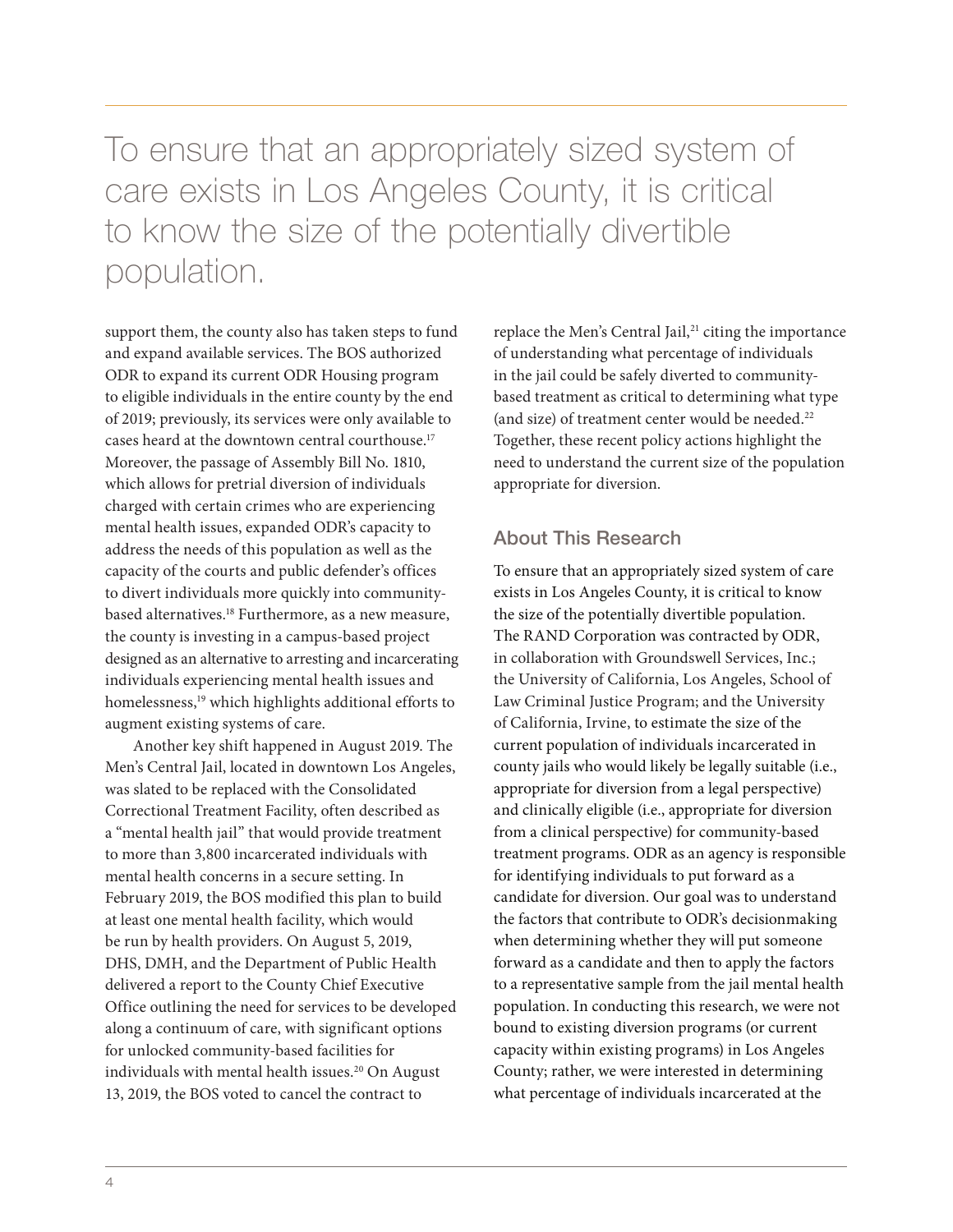county jail could be diverted assuming that there were no limits on the types of programs or number of treatment slots available in the community. The research was designed to help determine how the county would need to scale community-based treatment programs to accommodate the full divertible population.

# **Methods**

There were two phases to our methods: First, we developed a set of structured clinical and legal review criteria to ensure the reliability and replicability of our decisions regarding appropriateness for diversion. Second, we applied these criteria to a stratified random sample of individuals from the jail mental health population to identify an estimate of divertible individuals.

# Phase 1: Developing Legal and Clinical **Criteria**

We began by developing criteria used to determine legal suitability and clinical eligibility for diversion. We started this phase by holding discussions with ODR clinicians to better understand ODR programs and processes, including the factors they consider when determining if they will put someone forward as a candidate for diversion. We also held discussions with a number of other important stakeholders including district attorneys, public defenders and alternate public defenders, LASD representatives, and program clinicians—to better understand the context in which the ODR programs operate. Because diversion is a decision that ultimately involves multiple stakeholders—including defense attorneys, prosecutors, and judges—ODR staff work closely with these individuals to determine who may be appropriate candidates for diversion. In practice, ODR staff apply this knowledge when conducting their initial screening of an individual's suitability. Based on our discussions, and dependent on the particular program, it appears that ODR considers whether the case has at least some potential for a successful review when the question of legal suitability is reviewed by a judge. This should be kept

Our goal was to develop criteria that reflect ODR's decisionmaking for identifying potential candidates for diversion.

in mind in the context of our criteria development work.

Our goal was to develop criteria that reflect ODR's decisionmaking for identifying potential candidates for diversion. These were then formally tested against a sample of cases that ODR reviewed as part of a preliminary study,<sup>23</sup> which enabled us to examine the reliability of our criteria before they were applied to a larger sample in the second phase of our study (see Appendix A for a discussion of our reliability testing). Our legal criteria were developed to identify current and past charges that might render someone not appropriate for diversion, based on ODR's experience in its interactions with criminal justice stakeholders (for legal review criteria, see Appendix B). Our clinical criteria were developed to identify individuals with SMI, which are the target population for ODR services.<sup>24</sup> This was based on diagnosis but also other specific indicators that might capture someone with SMI who did not have a diagnosis in the jail medical records. These indicators included descriptions in the records of observable behaviors that demonstrated SMI as well as prescriptions for antipsychotic medications (for clinical review criteria, see Appendix C). Together, the legal and clinical assessment would allow us to classify individuals as *appropriate* (i.e., no obvious bars to diversion are apparent), *potentially appropriate* (e.g., some factors may be viewed with disfavor by a judge or district attorney, but no complete bar was identified), or *not appropriate* for diversion.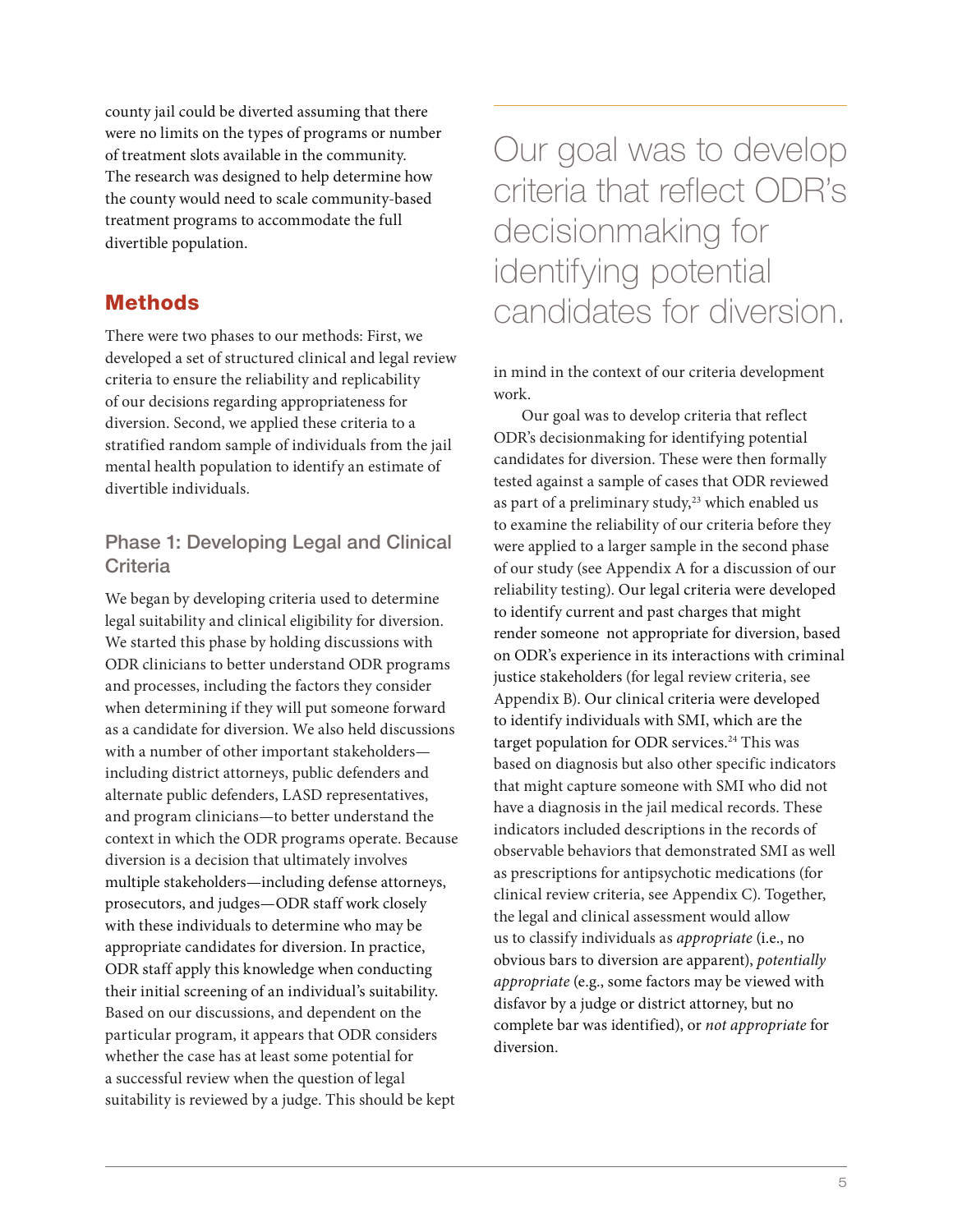#### Phase 2: Review of Sampled Cases

After establishing the legal and clinical criteria, we conducted a chart review of a stratified random sample of individuals from the jail mental health population to identify an estimate of the number of individuals that are potentially divertible. LASD provided a data set that included all individuals in its jail mental health population on June 6, 2019. This was made up of individuals in LASD custody facilities who were in mental health housing units (including moderate observation housing, high observation housing, or the forensic inpatient unit), taking psychotropic medications, or both. The data sets included all individuals incarcerated at the jail regardless of custody status (pre- versus posttrial) because our focus was determining whether individuals would be suitable given their clinical characteristics and current and previous criminal charges rather than their current stage of processing.25 The jail mental health population at the time the data were pulled was 5,544 people. Based on an initial power analysis, we selected a sample of 500 individuals (details regarding the sampling strategy are provided below).

To conduct the chart review, we began with examining an individual's legal status. At our request, ODR provided select legal-related information for each individual in the sample, including the statutory citation (e.g., California Penal Code § 594[a]) and level (e.g., misdemeanor) for each charge pending against the individual as well as the citation and charge level for each felony conviction within the previous five years. Based on our discussions with ODR, we flagged common California criminal statute citations as to whether they involved alleged or adjudged actions that were likely to result in the individual being viewed as not appropriate or only potentially appropriate for diversion, which were generally based on charge severity. A pending charge of California Penal Code § 261(a)(2) (rape by force or fear of bodily injury) or California Penal Code § 664/187(a) (attempted murder), for example, would characterize the individual as not appropriate for diversion based on our prior research. All cases that were determined

to be appropriate or potentially appropriate then underwent the clinical review.

The clinical review was then conducted by a subset of clinicians on the project team. Clinical reviewers did not have access to the individual's legal information when conducting their assessments. Initially, three cases each were reviewed by pairs of clinicians to ensure interrater reliability.<sup>26</sup> Then, each individual in the sample was reviewed by one of two team members and was designated as either appropriate or not appropriate for diversion based on the clinical criteria. We randomly selected 20 charts to be independently reviewed by two team members and then assessed interrater reliability by determining whether both team members came to the same determination independently. As the clinicians coded the charts, they flagged any charts that were especially challenging or inconclusive. All flagged charts were reviewed by another clinician to make a final determination.<sup>27</sup>

After completion of the clinical review, the legal and clinical decisions were synthesized using the rules articulated in the flow chart depicted in Figure 1.

#### Sampling Strategy and Statistical Analysis

We applied the self-weighting stratified sampling method to draw a representative study sample from the jail mental health population (i.e., the sampling frame for this study). Self-weighted stratified sampling aims to produce a representative study sample by using demographic information to create strata (i.e., subgroups of the study population) and minimizing the design effect of survey sampling. The sampling frame contained 5,544 individuals with their sex, age, and race/ethnicity information. Given our target sample size, our sampling rate was roughly 9 percent.<sup>28</sup>

We performed standard statistical analysis for contingency tables adjusting for survey designs including sampling strata, survey weights, and finite population corrections.<sup>29</sup> The survey weights did not introduce a notable impact to the final estimates because of the self-weighting design. The stratification design and finite population correction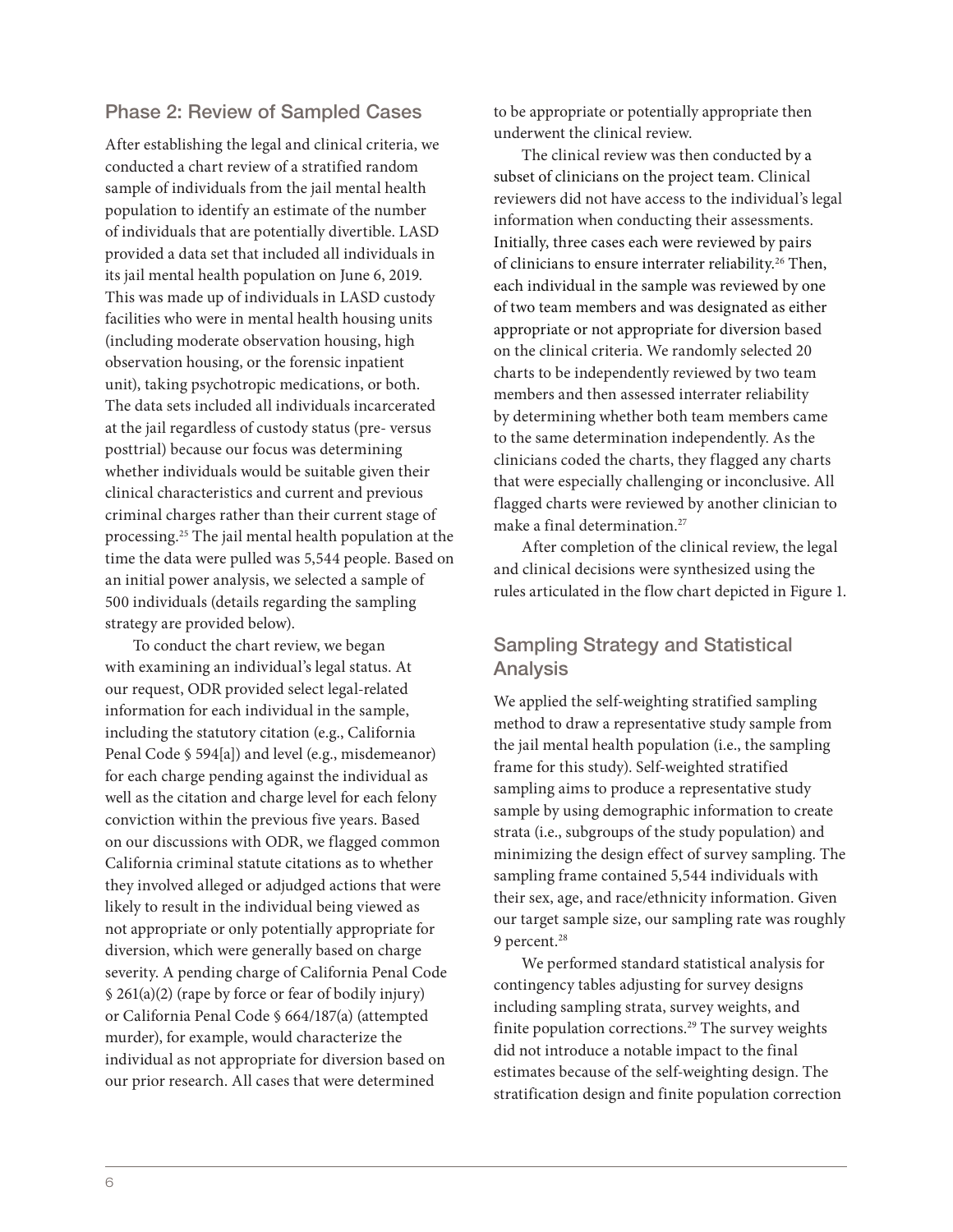#### FIGURE 1

#### Path to Legal and Clinical Decisions to Determine Diversion Appropriateness



mostly reduced the standard errors in all analysis slightly. All analyses were performed by the survey package in Stata 14.2.

# **Results**

In Table 1, we describe the demographic characteristics of the jail mental health population at the time our data were drawn. The majority of individuals were men; regarding race/ethnicity, the largest percentage of individuals were non-Latino black (about 41 percent), followed by Latino (about 35 percent).

Based on our analyses, we found that about 60.8 percent of the jail mental health population were appropriate for diversion (about 3,368 individuals, based on the current population); 7.5 percent were potentially appropriate (about 414 individuals); and 31.8 percent were not appropriate (about 1,762) (see Table 2).

Table 3 reports the decisions regarding appropriateness for diversion by gender. A larger percentage of women were determined to be appropriate candidates for diversion than men.

Additional analyses by race/ethnicity are reported in Appendix D.

#### TABLE 1

### Demographic Characteristics of the Jail Mental Health Population

| Demographic Characteristics | Percentage (n) |
|-----------------------------|----------------|
| Sex                         |                |
| Male                        | 85.10% (4,718) |
| Female                      | 14.90% (826)   |
| Age (years old)             |                |
| < 28                        | 22.75% (1,261) |
| 28-34 years old             | 26.15% (1,450) |
| 35-44 years old             | 25.20% (1,397) |
| 45+ years old               | 25.90% (1,436) |
| Race/ethnicity              |                |
| Non-Latino white            | 19.25% (1,067) |
| Non-Latino black            | 40.69% (2,256) |
| Latino                      | 35.35% (1,960) |
| Other                       | 4.71% (261)    |

#### TABLE 2

Appropriateness for Diversion of the Jail Mental Health Population

| Final<br>Decision          | Percentage | 95%<br>Confidence<br>Interval | Standard<br>Error | Design<br>Effect |
|----------------------------|------------|-------------------------------|-------------------|------------------|
| Appropriate                | 60.75%     | 56.63-64.73%                  | 2.06%             | 0.981            |
| Potentially<br>appropriate | 7.47%      | 5.55-9.99%                    | 1.12%             | 0.994            |
| Not<br>appropriate         | 31.78%     | 28.07-35.74%                  | 1.95%             | 0.966            |

NOTE: Design effect refers to the ratio in the variance of an estimate between the current sample and a simple random sample without any survey design.

# **Discussion**

This study provided an estimate of the percentage of individuals in the jail mental health population who may be appropriate for community-based diversion. Applying our criteria, which were designed to reflect the factors that ODR generally considers when deciding whether to put someone forward as a potential candidate for diversion, we found that an estimated 60.8 percent of the jail mental health population would be appropriate candidates for diversion, and 7.5 percent would be potentially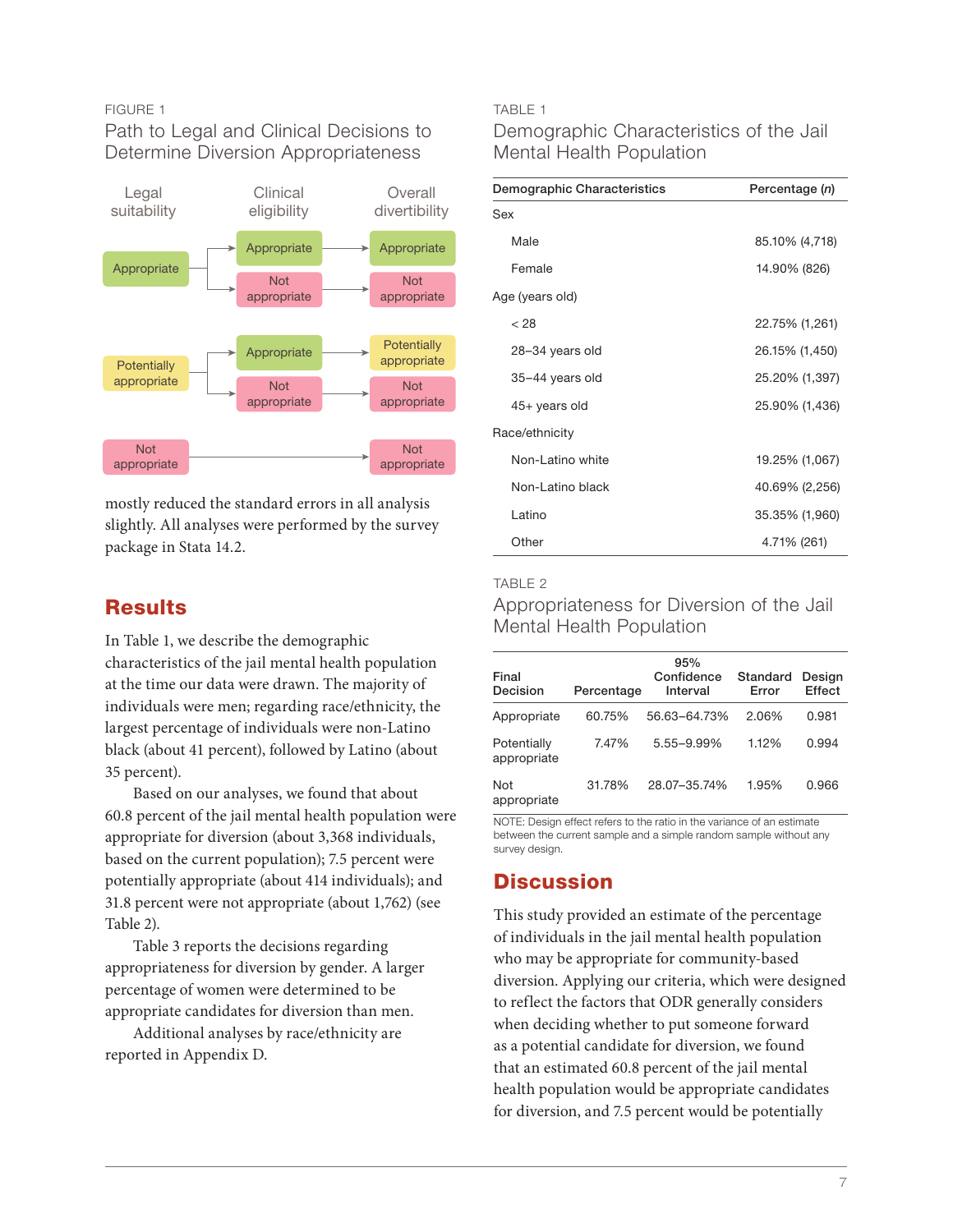| TABLE 3                                  |  |  |
|------------------------------------------|--|--|
| Appropriateness for Diversion, by Gender |  |  |

| <b>Final Decision Percentage</b> |        | 95%<br>Confidence<br>Interval | Standard<br>Error | Design<br><b>Effect</b> |
|----------------------------------|--------|-------------------------------|-------------------|-------------------------|
| Men                              |        |                               |                   |                         |
| Appropriate                      | 58.51% | 53.97-62.91%                  | 2.28%             | 0.993                   |
| Potentially<br>appropriate       | 8.31%  | 6.12-11.18%                   | 1.28%             | 0.991                   |
| Not<br>appropriate               | 33.18% | $29.09 -$<br>37.55%           | 2.15%             | 0.970                   |
| Women                            |        |                               |                   |                         |
| Appropriate                      | 73.55% | 63.13-81.88%                  | 4.73%             | 0.962                   |
| Potentially<br>appropriate       | 2.69%  | $0.69 - 9.93\%$               | 1.81%             | 1.053                   |
| Not<br>appropriate               | 23.76% | 15.9-33.93%                   | 4.53%             | 0.950                   |

NOTE: Design effect refers to the ratio in the variance of an estimate between the current sample and a simple random sample without any survey design.

appropriate candidates for diversion. This is similar to estimates found by ODR during its preliminary study, which was conducted with a simple random sample drawn about four months earlier than our sample. Specifically, ODR found that an estimated 56 percent (95 percent CI [confidence interval]: 52–62 percent) of individuals were appropriate for diversion, and 7 percent (95 percent CI: 5–9 percent) were potentially appropriate for diversion (Ochoa et al., 2019) (for more on this study, see Appendix A). Additionally, we found that more women than men were determined to be appropriate for diversion. Understanding the size and characteristics of the population appropriate for release to communitybased treatment is important for the county, as one of the main constraints to serving this population is the existing capacity to serve these individuals. Specifically, knowing how many individuals could be appropriate for diversion is the first step toward understanding the types of programs, staff, and funding that would be needed to treat those individuals in the community, as well as the impact on the overall jail mental health population.

It is important to note that we did not consider specific ODR programs when determining whether an individual was appropriate for diversion. Rather, our approach reflected an "ideal world" scenario in which there was a sufficient number of communitybased treatment slots to serve the divertible individuals, regardless of the precise details of any particular program. To build on these results, there are several next steps that would be informative. First, it would be helpful to determine how many of those considered divertible would be eligible for each of the existing diversion programs. That would provide a more nuanced basis for determining the need for expansion of capacity in each of those existing programs. Second, it would be useful to determine the level of care needed by each individual, given their current clinical condition (e.g., acuity of symptoms, level of psychosocial functioning). Our clinical criteria included a mix of historical or static factors (e.g., history of conservatorship) as well as current clinical factors (e.g., presence of observed behaviors consistent with SMI). This means that individuals identified as clinically eligible for diversion could have a variety of current treatment needs. This type of follow-up analysis could provide data regarding the kinds of additional programming that may be needed (e.g., additional community inpatient psychiatric beds), which would allow Los Angeles County to determine what the current community-based capacity is for those levels of care and identify what gaps exist.

In addition, in our review, we did not consider whether individuals were pre-sentence or postsentence. This is because we operated under the assumption that if an individual was serving a sentence at the time the sample was drawn but had been identified sooner as appropriate for diversion, he or she could have been diverted at some point during pretrial proceedings or at the time the court's judgment was rendered. That said, it is also worthwhile to consider effective community-based treatment options that can be provided along the entire continuum of the Sequential Intercept Model. Although ODR has created interventions across intercepts, most are at intercept 3 (jails/courts). However, early diversion efforts can drastically reduce the demand for competency-related services. Most competency-to-stand-trial evaluations are now conducted pursuant to misdemeanor charges.<sup>30</sup> Many of these evaluations could likely be avoided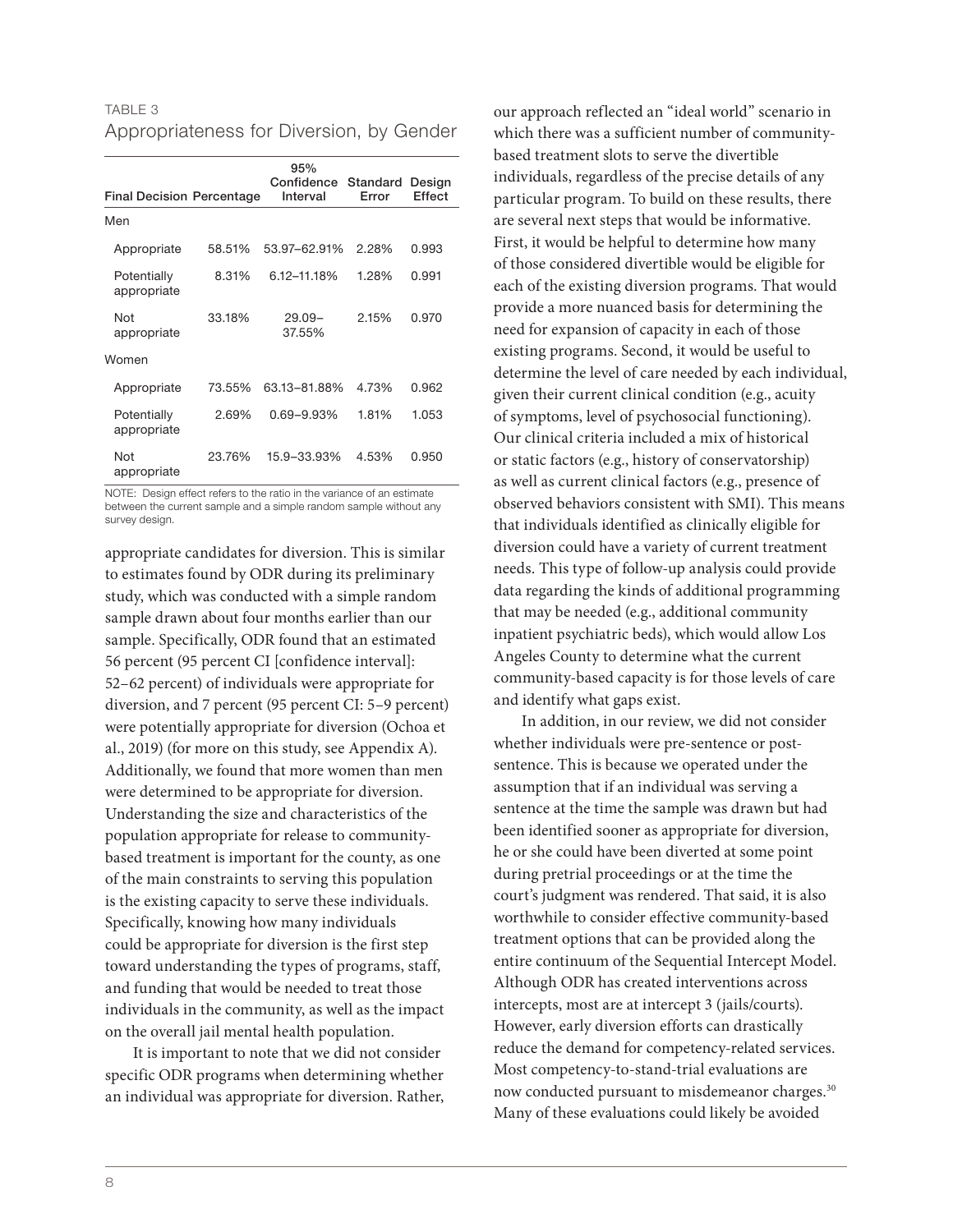with the presence of strong, robust diversion and preventive programs. Fortunately, even without an expanded scope, ODR seems to be consistent with (if not advancing) nationwide trends in this regard; however, other examples could be illustrative for the county to consider. Miami-Dade County uses detention, diversion, and holding facilities that prioritize mental health and psychosocial needs over competency services.<sup>31</sup> Bexar County in Texas provides police officers with a dedicated short-term treatment facility for individuals with mental illness who have minor charges; outcomes are promising in that numbers of diversions have increased annually.<sup>32</sup> Maricopa County in Arizona fields a similar program with comparable results, offering law enforcement workers a drop-in crisis center for individuals they encounter that prioritizes mental health care over minor criminal prosecution.<sup>33</sup> Eugene, Oregon, intervenes at the point of arrest, often sending a CAHOOTS (Crisis Assistance Helping Out on the Streets team), which includes a medic and a crisis worker to respond in cases of urgent mental health crises.34 These services are critical in decreasing the criminalization of persons with mental illness.

Even with increased diversion, however, there will continue to be a large number of individuals with mental health needs who remain in jail whether because of limited community-based capacity, concerns about legal suitability for diversion, or issues related to public safety. Some of these individuals may be waiting placement in a state hospital (e.g., for restoration to competence to stand trial), and some of these individuals will be serving sentences. In addition, the process of obtaining a

judicial determination of whether diversion is an appropriate pathway for an individual—and for finding a suitable facility to accept that person—is neither automatic nor swift. Thus, LASD and DHS will continue to have a major role in housing and supervising individuals with mental illness in the jail system. This is important for two reasons. First, it will be critical to ensure that the mental health needs of individuals who remain incarcerated are met in a timely and effective manner. Second, this creates groups of individuals who will require services following discharge. Although ODR is currently focusing on providing clinical-legal interventions through the court system, there are other efforts underway that provide discharge planning and reentry services. For example, Los Angeles County has piloted certain programs such as the Mentally Ill Offender Crime Reduction grant, although there were challenges to retaining individuals in this program.35 These reentry efforts have been continued through the Whole Person Care initiative, in which evaluation efforts are currently underway.<sup>36</sup> The county might also consider ways to integrate other evidence-based reentry programs or approaches into reentry services, such as forensic assertive community treatment or intensive case management models given the continued need for discharge and reentry service planning.<sup>37</sup>

Finally, with expansion comes constraints on the courtrooms hearing these cases. In our discussions with legal stakeholders, the issue of overload in cases was raised. Because all cases should receive individualized consideration, the number of cases in any given "mental health" courtroom should be

Even with increased diversion, however, there will continue to be a large number of individuals with mental health needs who remain in jail whether because of limitations to communitybased capacity, concerns about legal suitability for diversion, or issues related to public safety.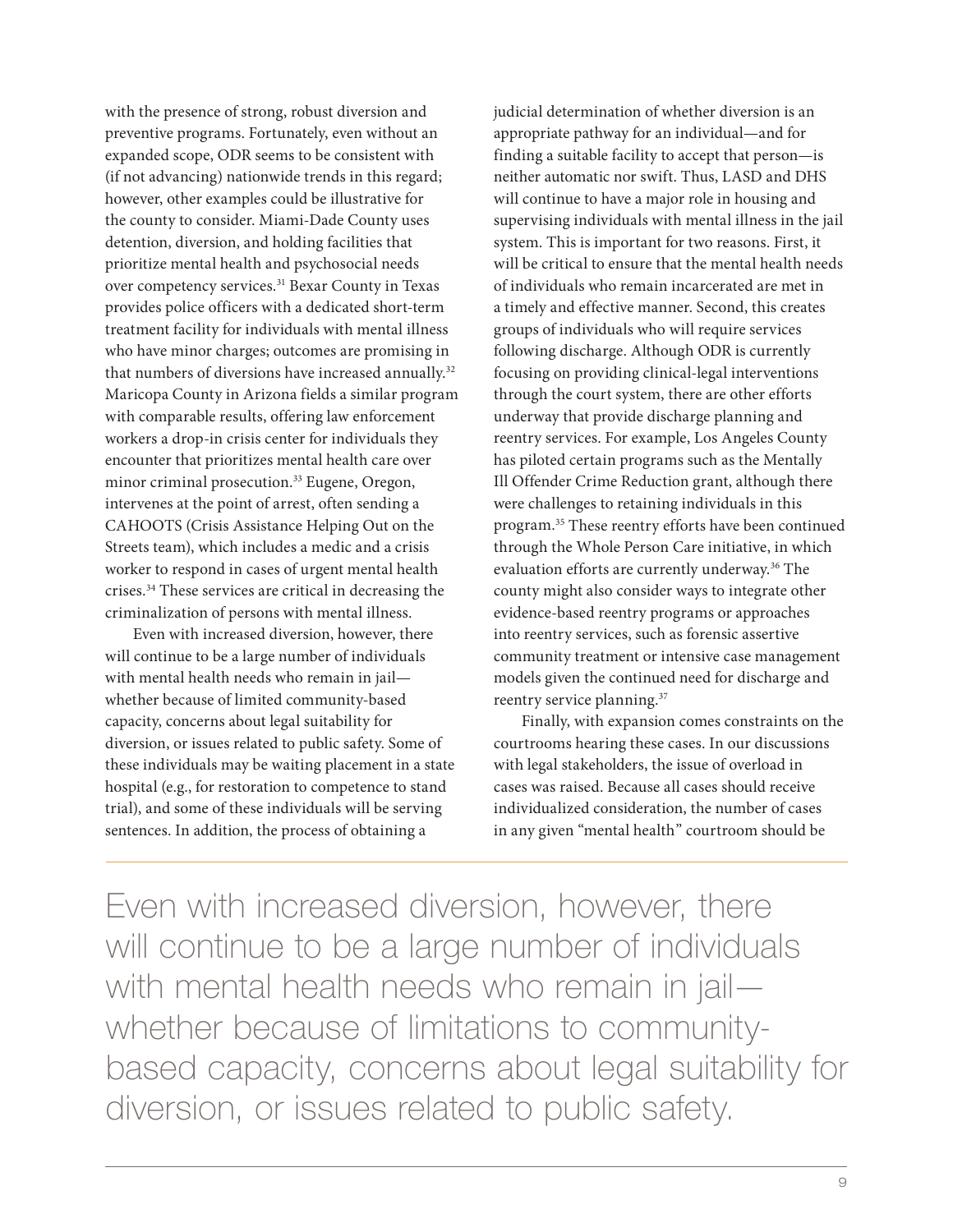of concern. For example, based on our stakeholder discussions, Department 44 in the Clara Shortridge Foltz Criminal Justice Center of Los Angeles—where cases for ODR Housing are heard—has 400–500 cases on calendar every month. This is not to say that there are 400–500 new cases each month, as the vast majority of these are progress reports that come back to court repeatedly; however, this number is quite large. Expanding the number of individuals being diverted may also require an increase in the number of days per month that diversion cases are heard by the court. If ODR begins working with all clients who are appropriate for diversion, it is clear that an expansion of the number of courtrooms within each courthouse will be required.

#### Limitations

There are certain limitations to this study that should be considered when interpreting the findings. First, although we were able to use ODR's preliminary study to assess the consistency of our review criteria with ODR's decisionmaking process, we were unable to validate our criteria against true "successful" diversion—that is, whether an individual who was recommended for diversion was actually diverted. In addition, although we conducted informational interviews with several key legal stakeholders in the early stages of this project, we had limited success obtaining input from judges, who are the ultimate legal decisionmakers, given the individualized nature of their decisions and lack of systematic data regarding rates with which diversion is granted. Therefore, our understanding of the legal factors that shape diversion come from our discussion with ODR and its experience. That said, as described above, ODR validated its decisions regarding appropriateness for diversion for a small

number of cases in its preliminary review with legal stakeholders, and we used ODR's review as the foundation for our own criteria.

Second, ODR staff are routinely present in the courtrooms of the small number of judges within the Los Angeles Superior Court system who currently consider ODR diversion cases, and our sense is that they are intimately familiar with the dynamics of how prosecutors, defense counsel, and judges in those courts interact at such hearings and how these stakeholders perceive the benefits and drawbacks of diverting individuals. But significant expansion of diversion resources and the associated use of such programs will similarly expand the venues across the county in which cases will be heard far beyond the small number of courtrooms that are currently in play. Legal stakeholders in other courts may have differing views regarding the factors that shape legal suitability and clinical eligibility. If it is assumed that the judges assigned to courtrooms currently handling mental health matters represent a group who are relatively receptive to diversion, then our estimates should be considered as an upper bound of the population that would ultimately be diverted even if treatment resources were available without limitation.

Third, judges do not have unlimited discretion when deciding whether release into community services is an appropriate pathway for the people facing criminal charges in their courtroom. For example, admission to ODR Housing requires that an individual plead guilty or no contest in exchange for probation in which adherence to the rules of that program is a condition of the sentence. California law sets forth a number of situations in which individuals facing criminal charges are statutorily deemed to be ineligible for probation (e.g., California Penal Codes §1203, §667, §667.61), which would

[O]ur estimates should be considered as an upper bound of the population that would ultimately be diverted even if treatment resources were available without limitation.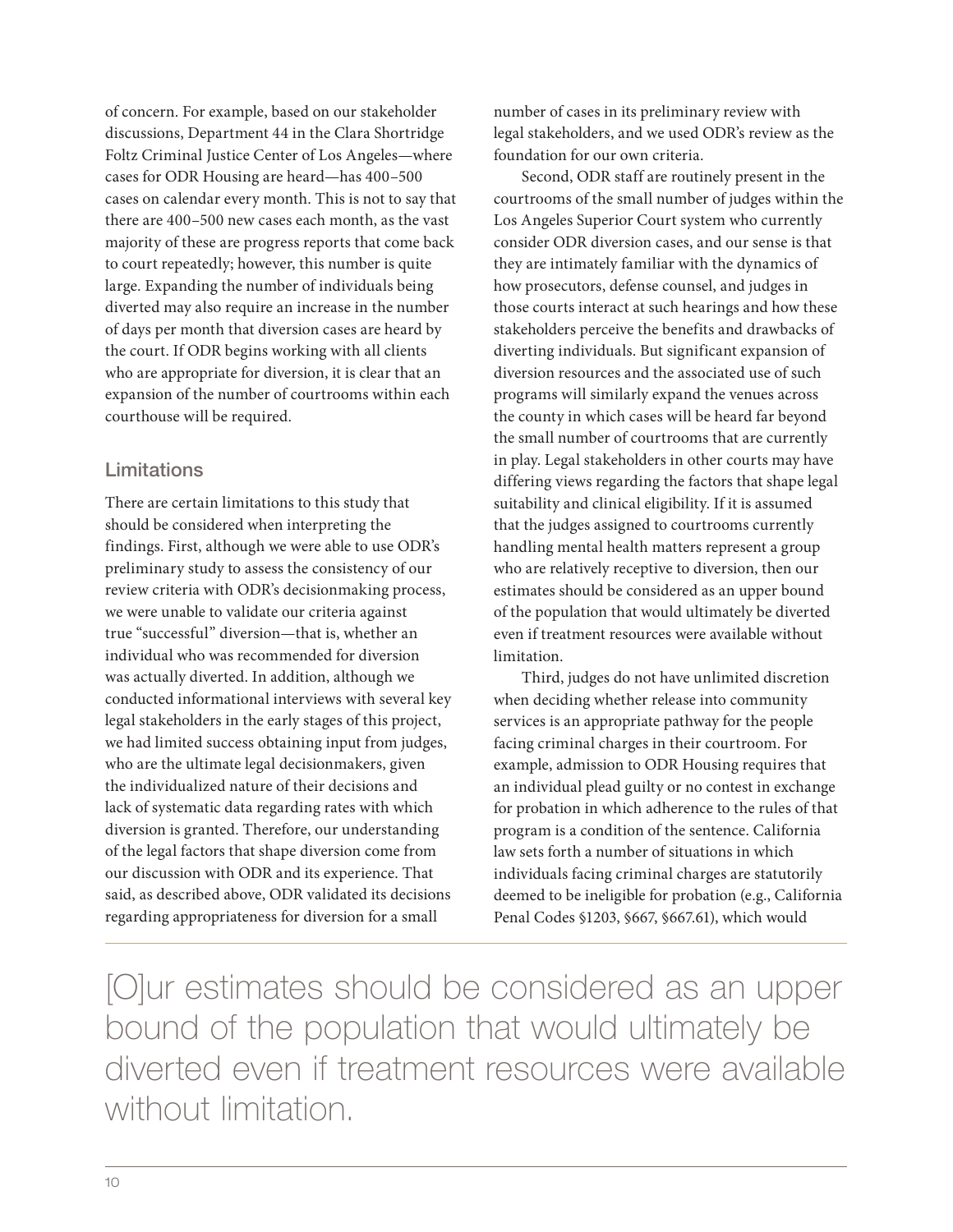presumably apply as well to any diversion program using the ODR Housing admission model. In addition, DSH Diversion includes certain statutory restrictions related to both legal and clinical status (e.g., the program is available to individuals with schizophrenia, schizoaffective disorder, and bipolar I disorder). These factors may affect the specific programs for which a given individual would be eligible.

Fourth, any clinical review of mental health among individuals being held in county jails must grapple with the implications of substance abuse. Individuals with a diagnosis of a substance use disorder alone are not eligible for diversion through ODR's programs. Most individuals in our sample had some substance abuse history, and many even demonstrated the effects of substance intoxication upon admission. Although our review tried to identify only symptoms resulting from SMI, there may be instances in which the jail clinicians (whose notes we reviewed) mistook the effects of substances for symptoms of psychiatric illness. Conversely, there may be instances in which they failed to recognize genuine symptoms that were overshadowed by (or mistakenly attributed to) the effects of substances, especially for individuals who were admitted to jail shortly before our review took place. Because most individuals in our sample remained in jail far longer than most effects of substances persist, we believe this dilemma was mitigated by reviewing clinical information over as much as a yearlong period, although this span varied depending on when individuals were first jailed (and when released, if relevant) during our review period. But we acknowledge that any review of this sort—just like any clinical diagnosis in jail—cannot infallibly distinguish all symptoms of mental illness from all effects of substances.

Fifth, it is important to note that our review focused on the jail mental health population at a single point in time. Individuals with SMI often cycle through the justice system, so it is possible that diverting these individuals could prevent those future cycles through the system and help alleviate the overall jail mental health population in a meaningful way. However, we cannot formally extrapolate what effect diverting 60.8 percent of the jail mental health population at a point in time would have on the jail mental health population in a given year. As a next step, it would be valuable to refine our estimates using additional contextual information, such as the average length of stay of individuals in the jail mental health population, their level of care throughout their jail stay or stays, and the number of repeat admissions in a given period (e.g., one year). This information would be important to gain a moregranular understanding of both the community- and jail-based resources needed to serve this population.

Finally, we were limited in the types of clinical and legal data we could access for this study and were limited only to those individuals with an established mental health concern (i.e., they were part of the jail mental health population). When ODR is determining whether an individual may be appropriate for diversion, it has access to information beyond what was available to the project team. This includes information about the use of publicly funded mental health services and additional detail about the circumstances surrounding current criminal charges. Even with our limited data source, we were able to reliably replicate ODR's decisionmaking on a small number of cases (as described in Appendix A); however, it is possible that access to more complete sources of data would have yielded information relevant to appropriateness for diversion.

#### Next Steps

As Los Angeles County continues to augment the availability of diversion programs in the community, we offer the following recommendations. First, we recommend considering ways to increase ODR's capacity for ongoing data collection. This could include leveraging existing data-collection efforts in Los Angeles, such as the Chief Information Office's Information Hub, which aims to integrate data from various public agencies, including DHS, DMH, Los Angeles Homeless Services Authority, Probation Department, and LASD. These types of cross-system data sets are also consistent with the recommendations of the Stepping Up Initiative.<sup>38</sup> However, criminal justice information is not currently available in the Information Hub, and there are challenges to using the data as a real-time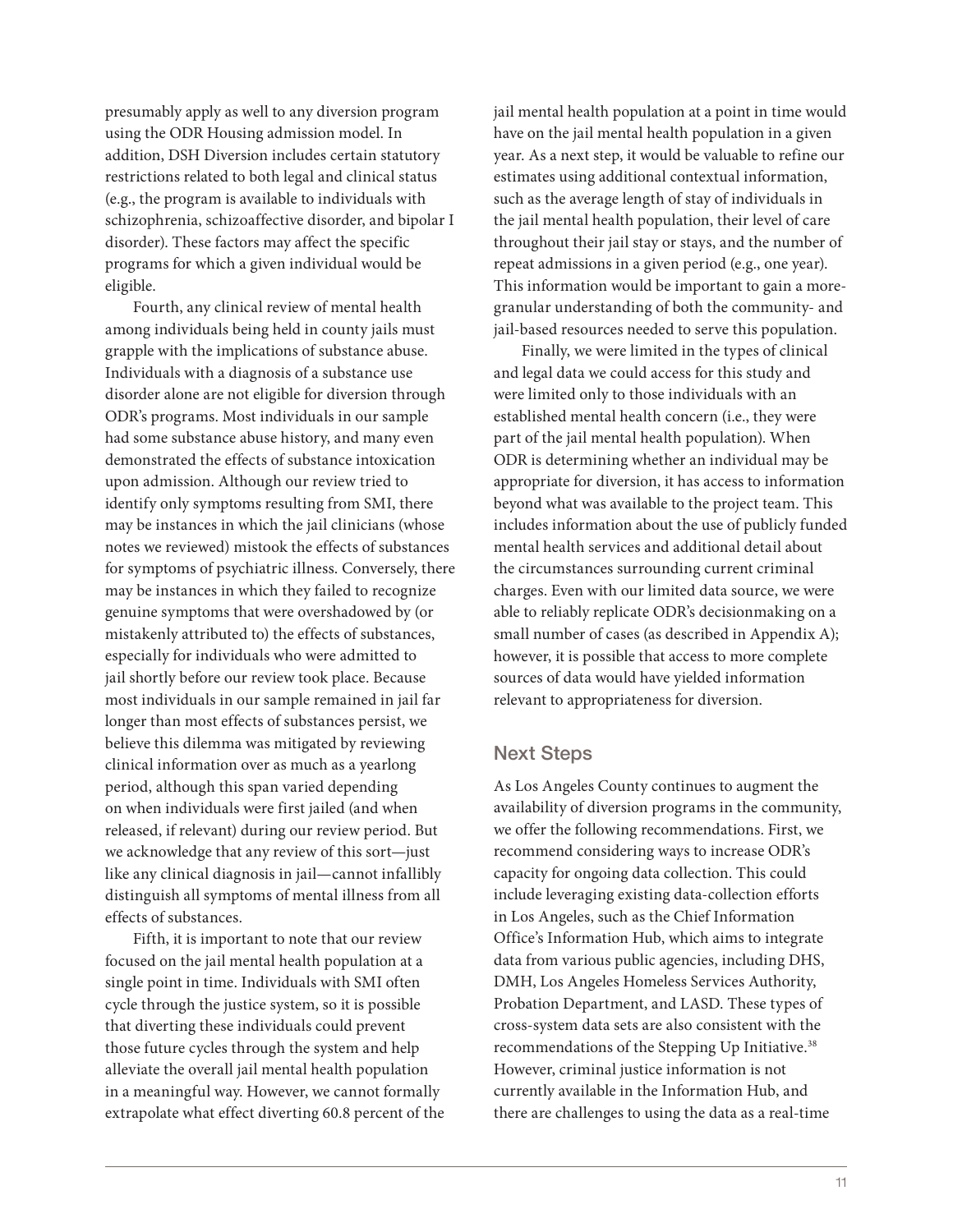way to track outcomes.<sup>39</sup> Therefore, this might also include new data-collection infrastructure or efforts. An increased capacity for ongoing data collection is particularly important because there are numerous systemic changes and evolvement of the systems in place. As there is expansion to other courts, it will be important to track the rates of release to communitybased treatment in these different courts, identify differences, and work toward a consistent approach across courts.

Second, it is also critical to closely track the demand, process, and outcomes of diversion. This includes the number of individuals who are at least potential candidates (such as the mental health population in county jails); how many are brought to ODR's attention by attorneys, judges, and jail staff for consideration; how many are selected as candidates for diversion by ODR (and the reasons why others were not); how many of those who are recommended by ODR for diversion are ultimately diverted (and what reasons appear to be controlling for judicial decisions to reject diversion); how many diverted individuals remain stably housed; how many are reincarcerated; and how many are reconvicted. A recent study of ODR Housing is an excellent start to evaluating outcomes,<sup>40</sup> but it was limited to one program at one point in time. If ODR were given adequate resources to augment its current datacollection capabilities and policies and maintain them consistently going forward, it would be possible to continuously track progress and identify factors that are associated with successful versus unsuccessful diversion.

In addition, although our findings suggest that a substantial number of individuals could be eligible for ODR's programs, there are some legal procedural issues at play that might prevent ODR from achieving diversion for all who are eligible. For example, as described, ODR Housing requires a guilty or no contest plea, and the program is much more intensive than the plea bargains that are often offered in early disposition courts throughout the county. One of our discussions with a legal stakeholder suggested that public defenders are sometimes less likely to encourage their clients to take advantage of the program for that reason. In contrast, California Penal Code § 1001.36 allows for pre-plea diversion, ultimately resulting in the dismissal of charges at the conclusion of the period of diversion—a key benefit of the program. If ODR shifted more of its programming to be available to individuals pre-plea through this program articulated in the penal code, this could greatly alleviate the issue. Finally, it is important to note that these diversion programs are voluntary, and not every individual who is offered diversion will accept diversion. Therefore, although our estimates reflect those who might be appropriate for diversion, it is likely that some subset would decline to participate in a diversion program.

Finally, although ODR is responsible for developing diversionary programming, there are other local and state agencies that have a stake and a role in providing solutions. Therefore, future work to address the needs of justice-involved individuals with mental illness will continue to require the input and resources of a variety of stakeholders. Similarly, the landscape of diversion is shaped not only by local innovations but also by state-level initiatives and statutes, such as California Penal Code § 1001.36. It will be valuable to understand how to best leverage these opportunities to create additional diversion opportunities in Los Angeles County. Ultimately,

[A]lthough our findings suggest that a substantial number of individuals could be eligible for ODR's programs, there are some legal procedural issues at play that might prevent ODR from achieving diversion for all who are eligible.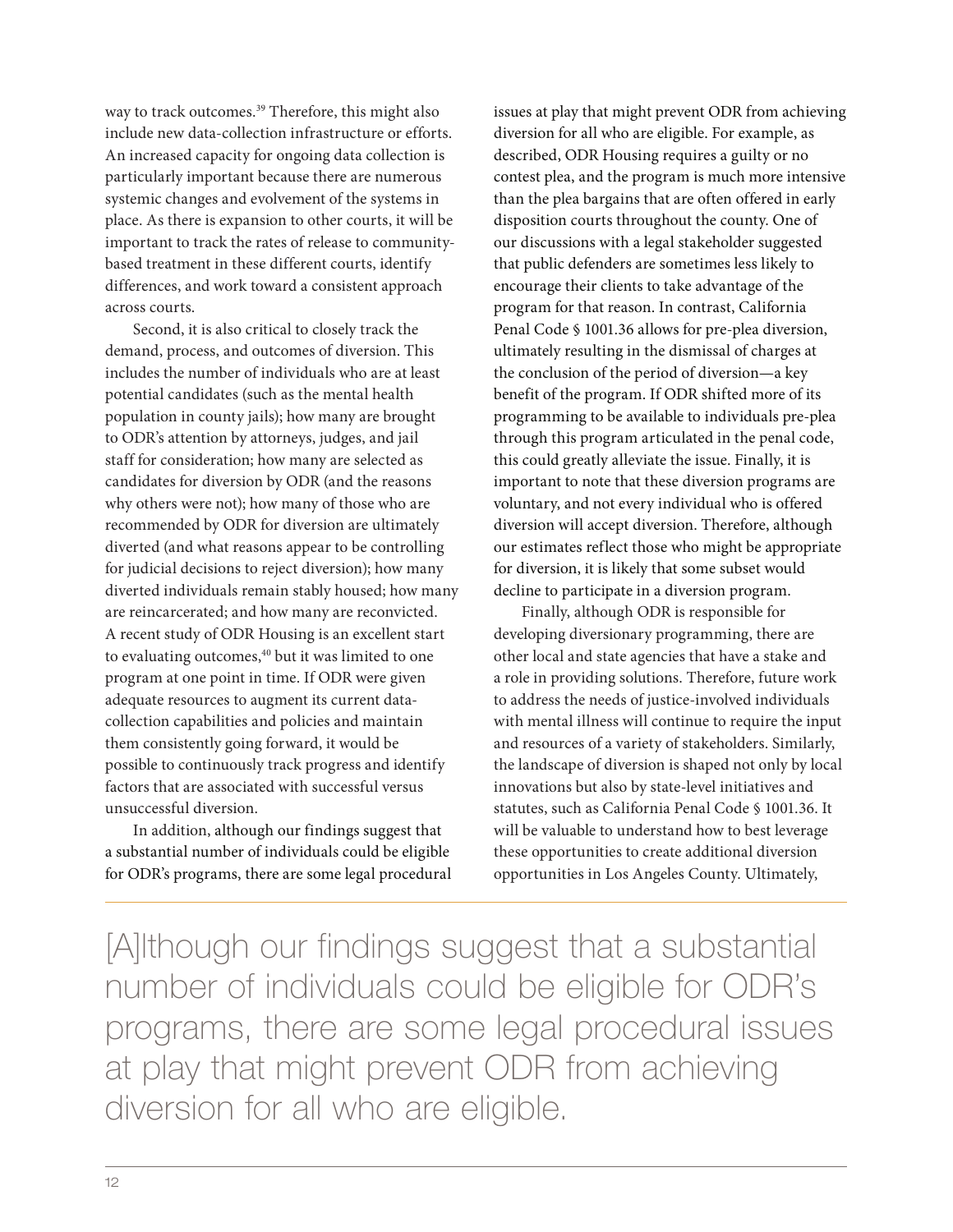policymakers can more effectively address this growing issue without compromising public safety by better understanding who can be successfully diverted, the services that they need, and the opportunities to develop innovative and effective programs.

# Appendix A. Developing and Testing the Reliability of the Legal and Clinical Criteria

Given our aim to create reliable criteria to use in the second phase of our study, we first needed to test whether our criteria reliably reflected the factors that ODR takes into consideration when determining whether to put someone forward as a candidate for diversion. To do this, we used a preliminary study conducted by ODR for testing purposes, which enabled us to apply our criteria to a set of cases reviewed by ODR and refine the criteria as necessary.

# ODR Preliminary Study

In an effort to provide the BOS with a preliminary estimate of the divertible population, ODR conducted an initial chart review to yield an estimate of divertible cases in February 2019.<sup>41</sup> For this effort, ODR staff reviewed 500 cases, randomly selected from the jail mental health population (i.e., individuals in mental health housing units, taking psychotropic medications, or both). They then conducted a review of each individual, using the same sources of information that they consult when evaluating a potential client's legal and clinical status to determine whether they will ask the court to place the individual into an ODR diversion program. This process began with a review of each individual's criminal history, including current charges (made up of the details surrounding the nature and circumstances of the charges) and past convictions. Next, they made a determination of whether there were any factors present that were very likely to render an individual legally unsuitable for diversion by the court. If no such factors were present, they then reviewed an individual's clinical background, including information from the jail medical record

as well as information regarding use of public mental health services in Los Angeles County. Based on both the legal and clinical review, they then made a determination about each person's overall potential for safe release to community-based treatment, with each person categorized as *appropriate*, *potentially appropriate*, or *not appropriate* for diversion. As part of this work, ODR reviewed a small subset of the cases in its sample with relevant stakeholders to validate the decisions. ODR's research found that an estimated 56 percent of individuals were appropriate for diversion, 7 percent were potentially appropriate, and 37 percent were not appropriate.

# RAND Reliability Check

In developing the legal criteria, we had an ongoing series of discussions with ODR, which provided insight into the nature of decisions made for existing programs and the nature of decisions made as part of its preliminary study. We also considered the views of legal stakeholders who were interviewed in the beginning of our study. Based on these sources, we developed several versions of the eligibility criteria. Regarding legal criteria, we began with about 50 different "formulas" for examining case charge information collected by ODR and rating each case. We also had a preliminary version of clinical criteria, which we applied over varying time frames (e.g., six months versus one year before the date of the chart review).

To ensure that our criteria reliably reflected ODR's decisionmaking, we randomly selected 50 cases used in the ODR preliminary study to test our criteria. Our aim was to achieve at least 80 percent agreement with ODR's decisions to calibrate our criteria. To conduct this reliability check, we divided the 50 randomly selected cases into two groups. Based on this review, we identified the combination of legal and clinical criteria that best matched the ODR decisions. Although some versions of these criteria reached 80-percent agreement, we used the results as an opportunity to refine the criteria and maximize agreement. We discussed each of the 25 cases with ODR to understand its decisionmaking process and adjust the criteria accordingly.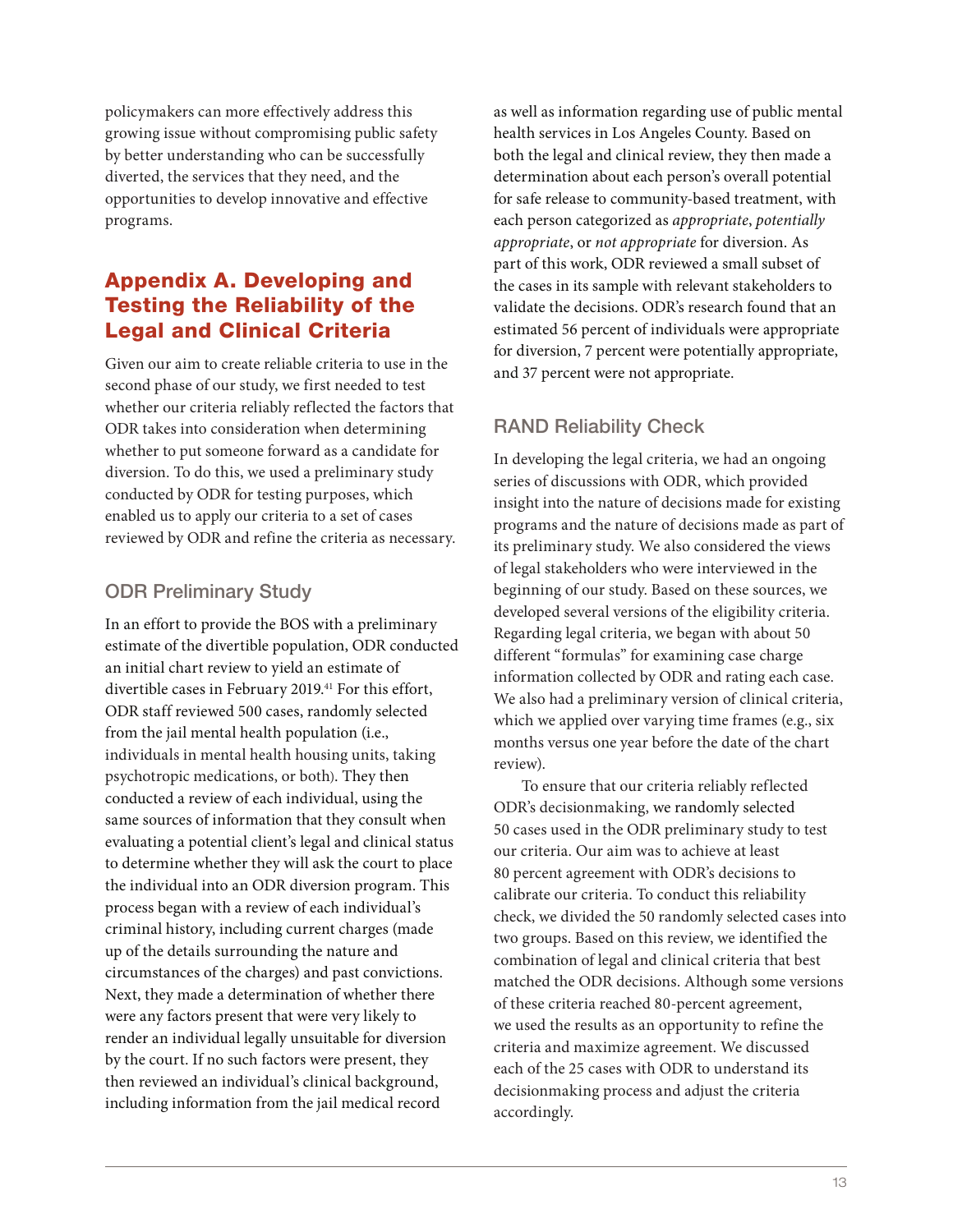We then applied the revised criteria to the second set of 25 cases. We tested two versions of the criteria we developed and again assessed the percentage of agreement with ODR decisions. We discussed the cases in which there was disagreement with ODR, which informed final updates to the criteria to maximize agreement. Our final set of criteria resulted in 92-percent agreement across the 50 test cases. Legal criteria are presented in Appendix B, and clinical criteria are presented in Appendix C.

# Appendix B. Legal Criteria

#### Legal Criteria

Cases that are considered appropriate candidates to put forward for diversion include those that are considered to have no obvious legal issue; those considered potentially appropriate are those in which there are certain charges or statuses that raise some question of suitability but the issue is not one that appears to be an obvious bar for diversion. All cases categorized as appropriate or potentially appropriate were reviewed for clinical eligibility (see Appendix C).

Individuals were classified as not appropriate if there was a current felony charge or a prior felony conviction within five years for murder, voluntary or involuntary manslaughter, rape or sexual insertion, sex crimes involving minors, carjacking, the use of firearms (such as possession during the commission of a crime, discharging, or brandishing), or kidnapping for the purpose of sexual offenses or robbery.

Potentially appropriate candidates were those who had current felony charges for arson involving residential settings or injuries, certain types of firearm possession crimes (such as possession of a firearm by a convicted felon), and certain types of kidnapping or stalking crimes. Cases included in the potentially appropriate categories involved instances for which additional detail about the nature of the charges or circumstances surrounding the charges would need to be reviewed more closely prior to making a final decision regarding appropriateness for diversion. Individuals who were in the jail population for only parole violations were rated as potentially appropriate unless another aspect of their legal status rated them as not appropriate.

It is important to note that, in large part, these charges generally reflect those that are considered to be more serious threats to public safety. Individuals with these charges are likely to be perceived as a greater ongoing threat to public safety, and, based on our key informant discussions, these charges are considered by legal stakeholders when determining whether an individual may be appropriate for diversion. However, it is important to note that this is not a proxy for a formal risk assessment, which would provide more data about actual risk to public safety.

Individuals in our sample were classified as legally appropriate if they did not fit one of the preceding criteria. The specific citations that were used to identify individuals who were not appropriate or potentially appropriate for diversion appear in Table B.1 (this table contains only penal code citations; for a version with details about the specific charges, see Appendix E). Table B.1 does not contain an exhaustive list of charges but rather reflects only those current charges and prior convictions that were identified as relevant in our discussions with ODR, particularly those represented within the review sample.

#### Data Source

The information source we used to apply the legal suitability criteria was criminal history data found in the Los Angeles Superior Court's Data and Document Exchange Service (DDES) online system, which was one of several sources used in the ODR preliminary study. Because we were not granted access to DDES, we relied on ODR to use the system on our behalf and to provide us with current charge and recent conviction information. ODR staff indicated that pending legal status and criminal history are the factors they most frequently consider when making assessments regarding potential legal suitability.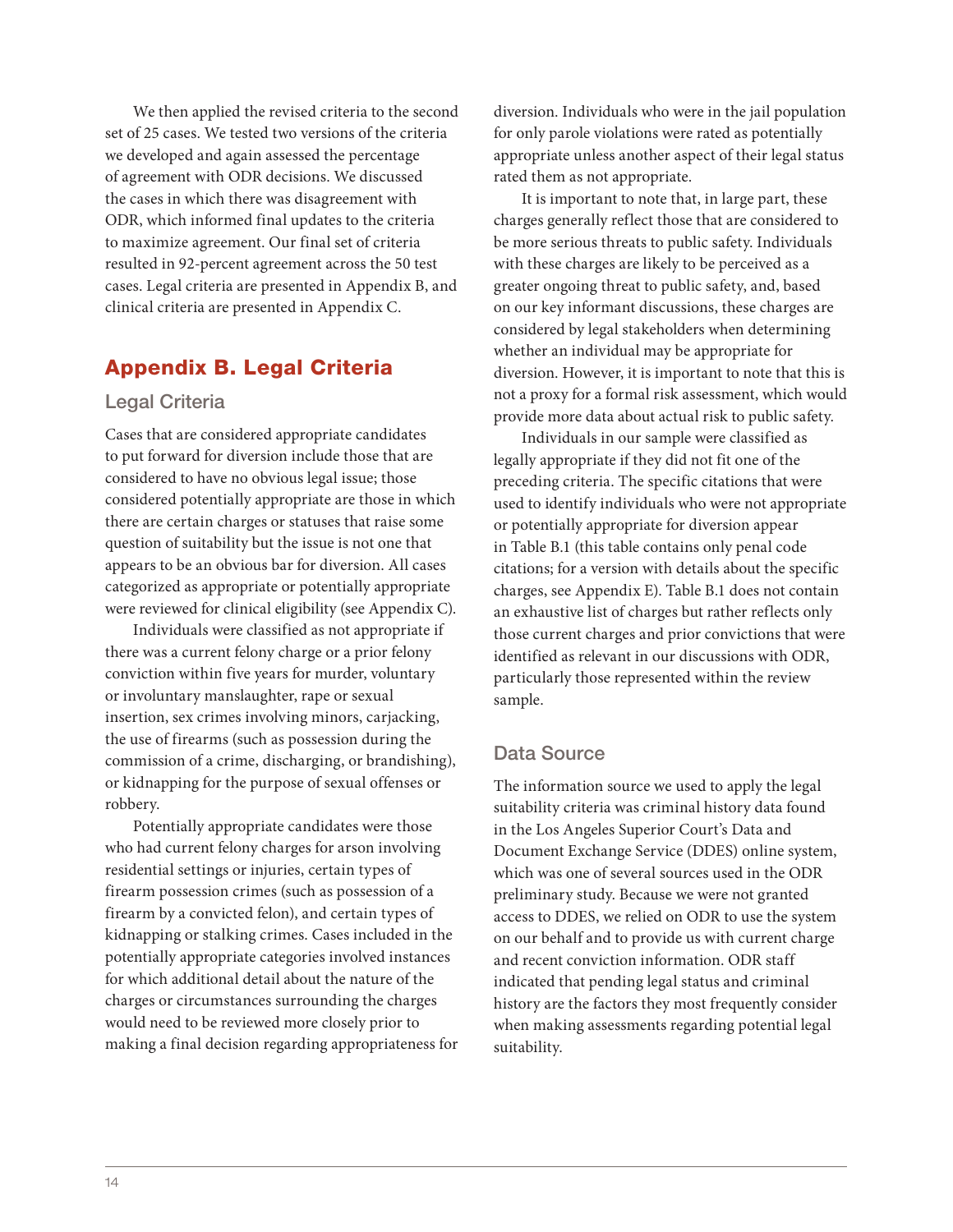# TABLE B.1 Legal Review Criteria

| Appropriateness for<br><b>Diversion</b> |                                                                                                                                                                                                                                                                                                                                                                                                                                                                                                                                       |                                                                                                                                                                                                                                                                                                                                                                                                                                                                                                                                    | Cites/Charges Included                                                                                                                                                                                                                                                                                                                                                                                                                                                                                                                       |                                                                                                                                                                                                                                                                                                                                                                                                                                                                                                                                                                                  |
|-----------------------------------------|---------------------------------------------------------------------------------------------------------------------------------------------------------------------------------------------------------------------------------------------------------------------------------------------------------------------------------------------------------------------------------------------------------------------------------------------------------------------------------------------------------------------------------------|------------------------------------------------------------------------------------------------------------------------------------------------------------------------------------------------------------------------------------------------------------------------------------------------------------------------------------------------------------------------------------------------------------------------------------------------------------------------------------------------------------------------------------|----------------------------------------------------------------------------------------------------------------------------------------------------------------------------------------------------------------------------------------------------------------------------------------------------------------------------------------------------------------------------------------------------------------------------------------------------------------------------------------------------------------------------------------------|----------------------------------------------------------------------------------------------------------------------------------------------------------------------------------------------------------------------------------------------------------------------------------------------------------------------------------------------------------------------------------------------------------------------------------------------------------------------------------------------------------------------------------------------------------------------------------|
| Not appropriate                         | PC 32<br>PC 182.5<br>PC 186.28<br>PC 187<br>PC 187(a)<br>PC 187(a)(1)<br>PC 189<br>PC 190.05<br>PC 192(a)<br>PC 192(b)<br>PC 207(b)<br>PC 209(b)<br>PC 209(b)(1)<br>PC 209.5<br>PC $209.5(a)$<br>PC 215<br>PC 215(a)<br>PC 217.1(b)<br>PC 220(a)(2)<br>PC 236.1(c)<br>PC 236.1(c)(1)<br>PC 236.1(c)(2)<br>PC 245(a)(2)<br>PC 245(a)(3)<br>PC 245(b)<br>PC 245(d)(1)<br>PC 245(d)(2)<br>PC 245(d)(3)<br>PC 245.5(b)<br>PC 246.3<br>PC 246.3(a)<br>PC 261<br>PC 261(a)(2)<br>PC 261(a)(3)<br>PC 261(a)(4)<br>PC 261.5(c)<br>PC 261.5(d) | PC 262<br>PC 262(a)(1)<br>PC 264.1(a)<br>PC 264.1<br>PC 266<br>PC 266h<br>PC 266h(b)(1)<br>PC 266i(b)(1)<br>PC 266i(b)(2)<br>PC 266j<br>PC 267<br>PC 269<br>PC 272<br>PC 272(a)(1)<br>PC 286(a)(1)<br>PC 286(b)(1)<br>PC 286(b)(2)<br>PC 286(c)(1)<br>PC 287(b)(1)<br>PC 287(b)(2)<br>PC 287(c)(1)<br>PC 288(a)<br>PC 288(b)<br>PC 288(b)(1)<br>PC 288(b)(2)<br>PC 288(b)2<br>PC 288(c)(1)<br>PC 288(c)(2)<br>PC 288a(b)(1)<br>PC 288a(b)(2)<br>PC 288a(c)(1)<br>PC 288.2<br>PC 288.3<br>PC 288.4(a)<br>PC 288.4(b)<br>PC 288.5(a) | PC 288.5<br>PC 288.7(a)<br>PC 288.7(b)<br>PC 289(a)<br>PC 289(a)(1)<br>PC 289(a)(1)(a)<br>PC 289(a)(1)(b)<br>PC $289(a)(1)(c)$<br>PC 289(b)<br>PC 289(c)<br>PC 289(d)<br>PC 289(e)<br>PC 289(f)<br>PC 289(g)<br>PC 289(h)<br>PC 289(i)<br>PC 289(j)<br>PC 311.1<br>PC 311.11(a)<br>PC 311.11(b)<br>PC 311.11(c)<br>PC 311.11<br>PC 311.4(b)<br>PC 311.4(c)<br>PC 417(a)(2)<br>PC 417(b)<br>PC 417(c)<br>PC 417.3<br>PC 417.4<br>PC 647.6(a)(1)<br>PC 647.6<br>PC 653f(b)<br>PC 664/187(a)<br>PC 664/187(a)(1)<br>PC 664/187<br>PC 664/192(a) | PC 664/215(a)<br>PC 664/261(a)(2)<br>PC 667.1<br>PC 667.15(a)<br>PC 667.15(b)<br>PC 667.51<br>PC 667.61<br>PC 667.71<br>PC 667.8(a)<br>PC 667.8(b)<br>PC 11418(a)(1)<br>PC 11418(a)1<br>PC 11418(b)1<br>PC 11418(b)2<br>PC 11418(b)3<br>PC 11418(c)<br>PC 11418.5<br>PC 12021.5<br>PC 12022(a)(1)<br>PC 12022(a)(2)<br>PC 12022(b)(2)<br>PC 12022(c)<br>PC 12022.3(a)<br>PC 12022.3(b)<br>PC 12022.4<br>PC 12022.5(a)<br>PC 12022.5(b)<br>PC 12022.53(b)<br>PC 12022.53(c)<br>PC 12022.53(d)<br>PC 12022.55<br>PC 18745<br>PC 25800<br>PC 26100(b)<br>PC 26100(c)<br>PC 26100(d) |
| Potentially appropriate                 | HS 11370.1(a)<br>HS 11370.1<br>HS 11550(e)<br>PC 166(d)(1)<br>PC 207(a)<br>PC 207<br>PC 209(a)<br>PC 451(a)<br>PC 451(b)<br>PC 451.1<br>PC 451.5<br>PC 452(a)<br>PC 452(b)<br>PC 646.9(b)                                                                                                                                                                                                                                                                                                                                             | PC 646.9(c)<br>PC 664/207(a)<br>PC 667.85<br>PC 12022.2(a)<br>PC 24310<br>PC 24510<br>PC 24610<br>PC 25100(a)<br>PC 25100(b)<br>PC 25100<br>PC 25110(a)<br>PC 25300<br>PC 25400(a)(1)<br>PC 25400(c)(4)                                                                                                                                                                                                                                                                                                                            | PC 25850(a)<br>PC 25850(c)(1)<br>PC 25850(c)(2)<br>PC 25850(c)(3)<br>PC 25850(c)(4)<br>PC 25850(c)(5)<br>PC 25850(c)(6)<br>PC 25850(c)(7)<br>PC 25850<br>PC 27500<br>PC 27590<br>PC 28250<br>PC 29800(a)(1)<br>PC 29800                                                                                                                                                                                                                                                                                                                      | PC 29805<br>PC 29875<br>PC 29900(a)<br>PC 29900(a)(1)<br>PC 29900<br>PC 29905<br>PC 30305(b)<br>PC 30305(b)(1)<br>PC 30315<br>PC 30320<br>PC 32310<br>PC 33215<br>Current charges (parole<br>violation onlya)                                                                                                                                                                                                                                                                                                                                                                    |

NOTES: All other cases were considered appropriate for purposes of our review. PC = California Penal Code; HS = California Health and Safety Code. a There is no specific penal code associated with this criterion.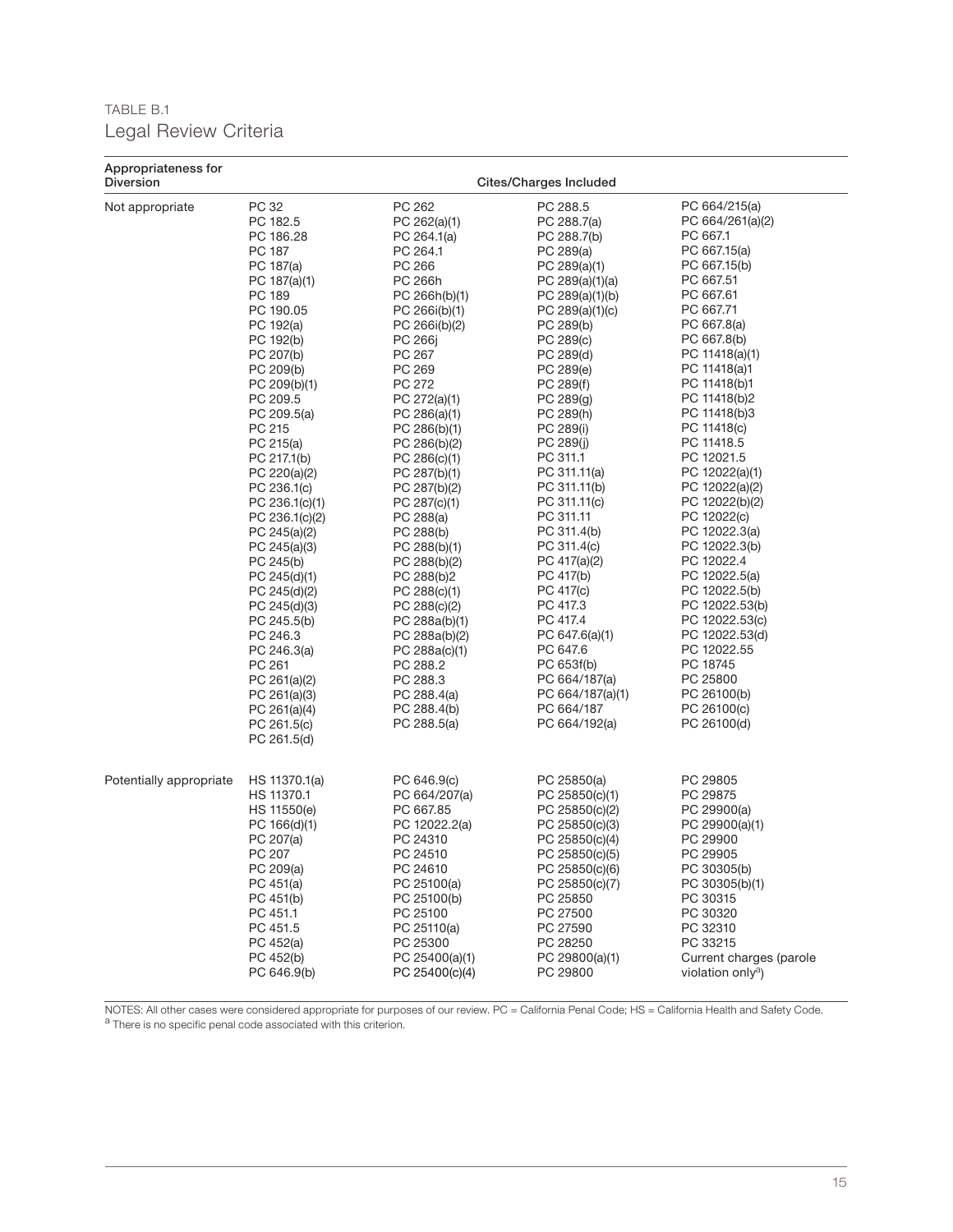# Appendix C. Clinical Criteria

#### Clinical Criteria

Our clinical criteria were developed to detect individuals who might have SMI, whether formally diagnosed or not. We developed four indicators of SMI. If any of these indicators were present, then an individual was considered *appropriate* for diversion. If no indicators were present, then an individual was considered *not appropriate* for diversion.

The four indicators include the following:

- 1. Incompetence to stand trial or conservatorship (past or present)
	- If an individual has been determined to be incompetent to stand trial or has been placed on conservatorship, he or she was considered to be divertible.
- 2. Qualifying diagnosis of serious mental illness
	- We determined whether an individual had a qualifying diagnosis. This could include a qualifying diagnosis made at least once at the jail or a qualifying diagnosis given at least twice historically in the community. Qualifying diagnoses are summarized in Table C.1.
- 3. Prescribed an antipsychotic or mood stabilizer
	- It appeared that diagnoses were not always reliably documented in the jail medical record. Therefore, being prescribed an

antipsychotic or mood stabilizer was considered an indicator of SMI. Relevant psychotropic medications are summarized in Table C.2.

- 4. Presence of observed behaviors consistent with SMI
	- We wanted to account for the possibility that some individuals with SMI had not yet been formally diagnosed. Therefore, we also determined whether there was evidence of observed behaviors consistent with the qualifying diagnoses (e.g., hallucinations, delusions, mania, persistent positive symptoms after multiple weeks of incarceration so that they do not appear to be due to effect of substance).

#### Data Sources

We used two data sources to assess the clinical criteria. First, data regarding incompetence to stand trial and conservatorship were provided along with the legal information provided by ODR. Second, data regarding clinical diagnoses, medications, and observed behaviors were obtained from the jail medical record. We obtained this information through a review of relevant mental health notes in the 12 months prior to the date of the data pull (June 6, 2019).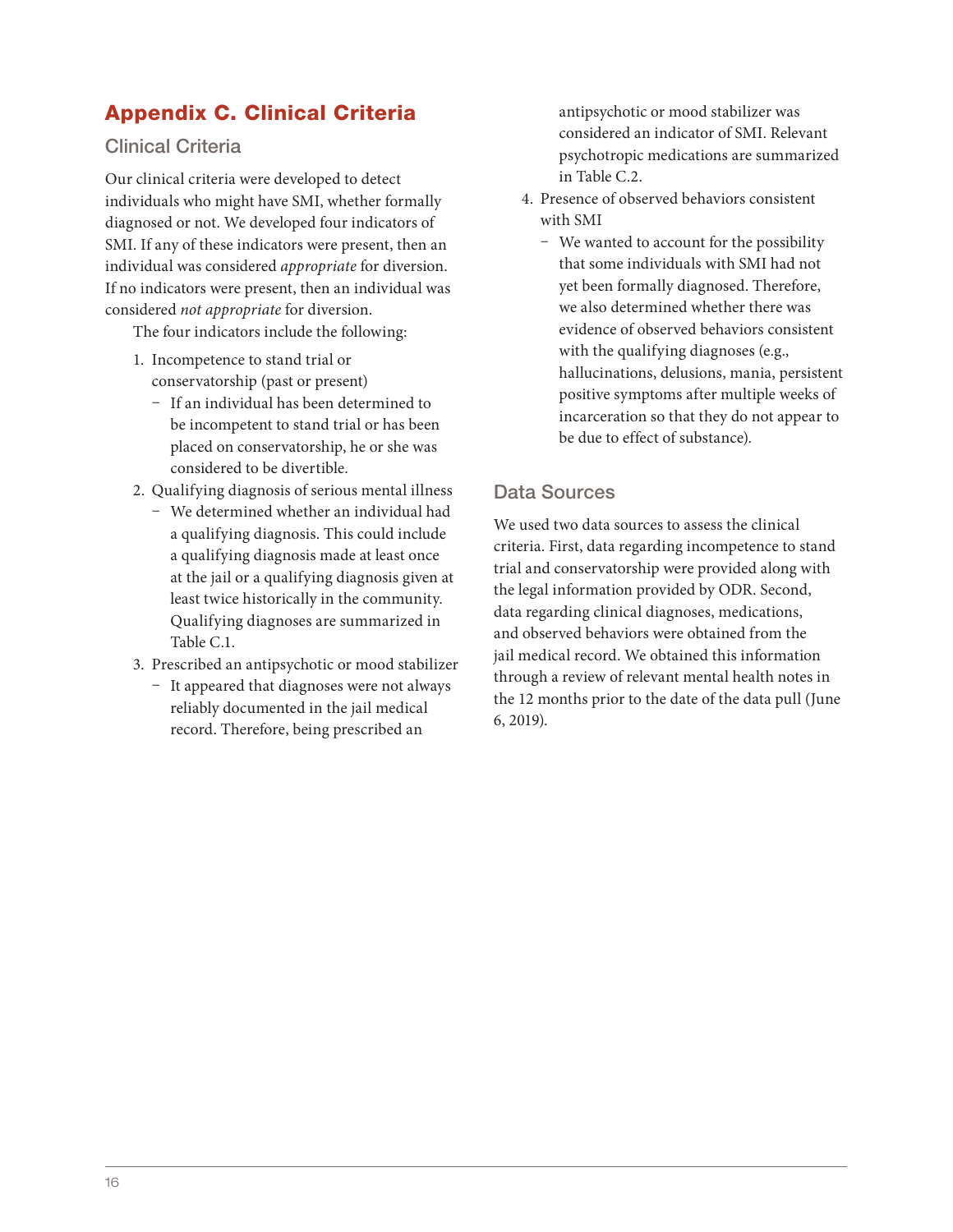# TABLE C.1 Qualifying Diagnoses

| Category                   | Diagnosis                                                          |               | <b>ICD-10</b>                                               |                                     |
|----------------------------|--------------------------------------------------------------------|---------------|-------------------------------------------------------------|-------------------------------------|
| Psychotic                  | Schizophrenia                                                      |               | F20.9                                                       |                                     |
|                            | Schizoaffective disorder                                           |               |                                                             |                                     |
|                            | Bipolar type                                                       |               | F25.0                                                       |                                     |
|                            | Depressive type                                                    |               | F <sub>25.1</sub>                                           |                                     |
|                            | Delusional disorder                                                |               | F <sub>22</sub>                                             |                                     |
|                            | Brief psychotic disorder                                           |               | F <sub>23</sub>                                             |                                     |
|                            | Schizophreniform disorder                                          |               | F20.81                                                      |                                     |
|                            | Psychotic disorder due to another medical<br>condition             |               |                                                             |                                     |
|                            | With delusions                                                     |               | F06.2                                                       |                                     |
|                            | With hallucinations                                                |               | F06.0                                                       |                                     |
|                            | Other specified spectrum and other psychotic<br>disorder           |               | F <sub>28</sub>                                             |                                     |
|                            | Unspecified schizophrenia spectrum and other<br>psychotic disorder |               | F <sub>29</sub>                                             |                                     |
| Mood                       | Bipolar I disorder                                                 | episode manic | Current/most recent Current/most recent Current/most recent | episode hypomanic episode depressed |
|                            | Mild                                                               | F31.11        |                                                             | F31.31                              |
|                            | Moderate                                                           | F31.12        |                                                             | F31.32                              |
|                            | Severe                                                             | F31.13        |                                                             | F31.4                               |
|                            | With psychotic features                                            | F31.2         |                                                             | F31.5                               |
|                            | In partial remission                                               | F31.73        | F31.71                                                      | F31.75                              |
|                            | In full remission                                                  | F31.74        | F31.72                                                      | F31.76                              |
|                            | Unspecified                                                        |               | F31.9                                                       |                                     |
|                            | Major depressive disorder with psychotic<br>features               | F32.3         |                                                             | F33.3                               |
| Intellectual<br>disability | Intellectual disability (Intellectual developmental<br>disorder)   |               | F70-79                                                      |                                     |

NOTE: ICD-10 = International Statistical Classification of Diseases and Related Health Problems, 10th revision.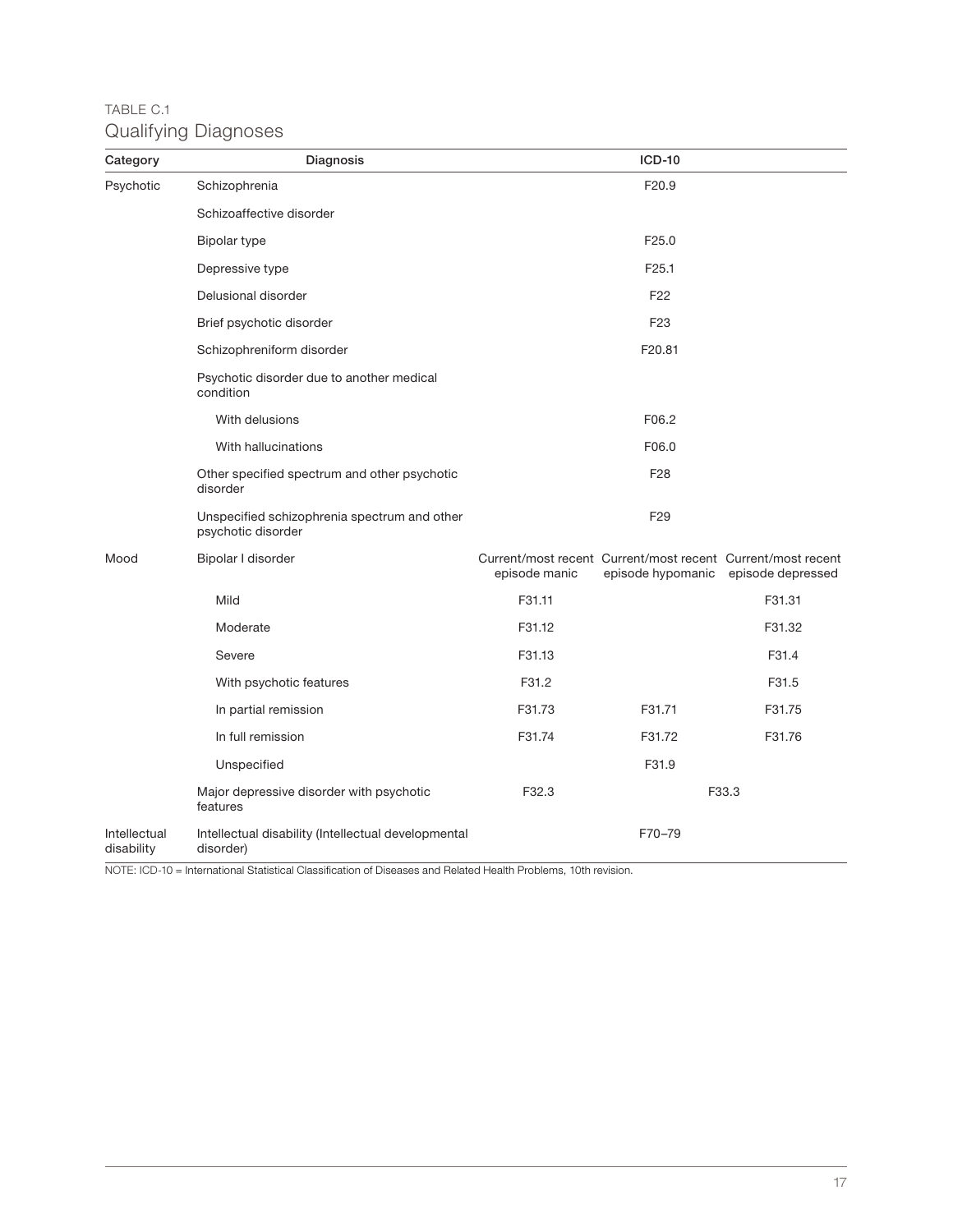# TABLE C.2 Antipsychotics and Mood Stabilizers

| <b>Medication Class</b>   | <b>Medications</b>                                                                                                                                                                                                                                                                                                                                                                                                                                                                                                    |
|---------------------------|-----------------------------------------------------------------------------------------------------------------------------------------------------------------------------------------------------------------------------------------------------------------------------------------------------------------------------------------------------------------------------------------------------------------------------------------------------------------------------------------------------------------------|
| Antipsychotic medications | Atypical/second generation<br>Aripiprazole (Abilify)<br>Asenapine (Saphris)<br>Clozapine (Clorzaril)<br>Iloperidone (Fanapt)<br>Lurasidone (Latuda)<br>Olanzapine (Zyprexa, Zypexa, Zydis, Relprevv)<br>Paliperidone (Invega)<br>Quetiapine (Seroquel)<br>Risperidone (Risperdal)<br>Ziprasidone (Zeldox)<br>Typical/first generation<br>Chlorpromazine (Thorazine, Promapar)<br>Droperidol (Inapsine)<br>Fluphenazine (Permitil, Prolixin)<br>Haloperidol (Haldol)<br>Loxapine (Loxitane)<br>Perphenazine (Trilafon) |
|                           | Pimozide (Orap)<br>Prochlorperazine (Compazine, Compro, Procomp)<br>Thioridazine (Mellaril)<br>Thiothixene (Navane)<br>Trifluoperazine (Stelazine)                                                                                                                                                                                                                                                                                                                                                                    |
| Mood stabilizers          | Carbamazepine (Carbatrol, Epitol, Equetro, Tegratol)<br>Divalproex sodium (Depakote)<br>Lamotrigine (Lamictal)<br>Lithium<br>Topiramate (Topamax)<br>Valproic acid (Depakene)                                                                                                                                                                                                                                                                                                                                         |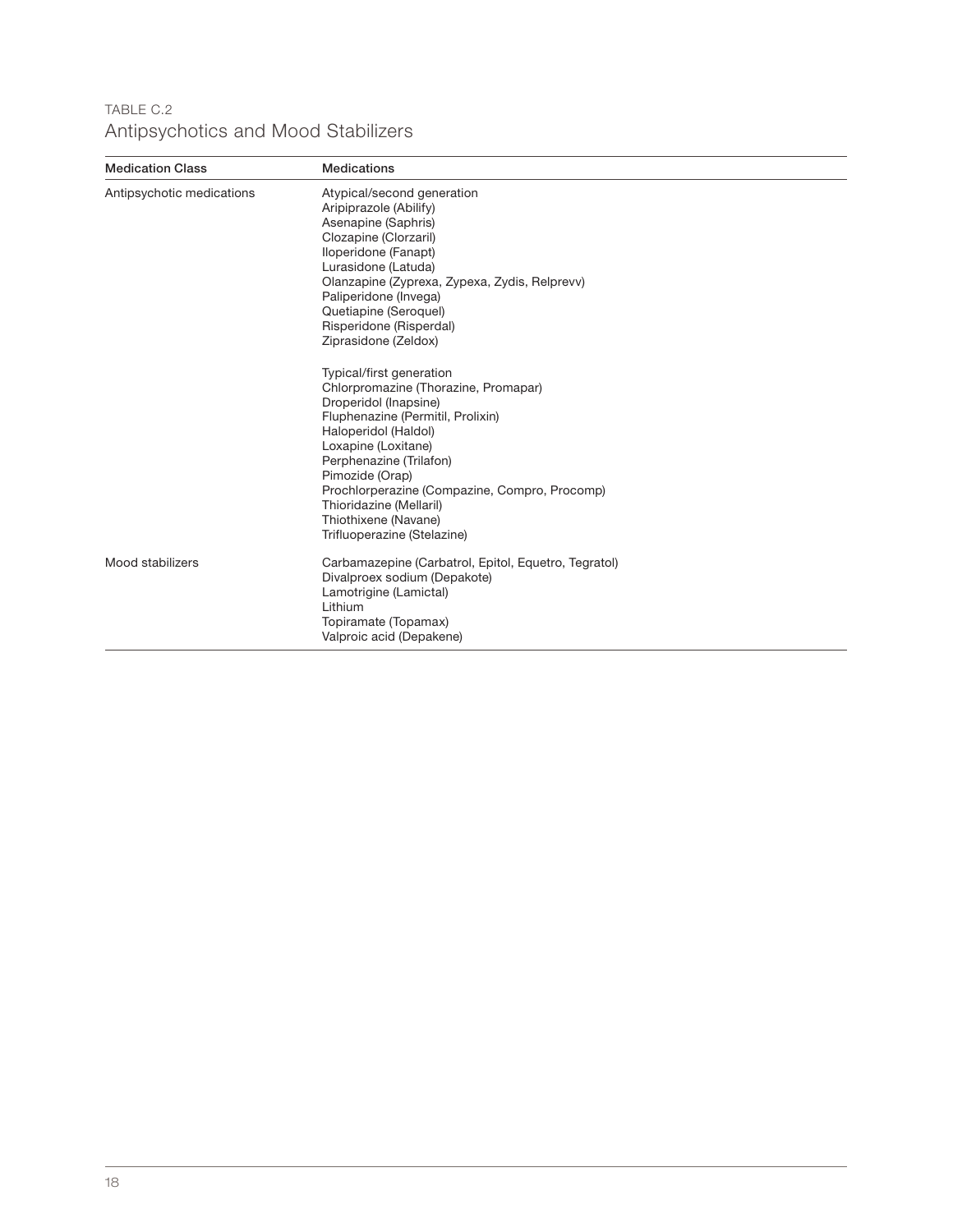# Appendix D. Results for Subgroups by Gender and Race/Ethnicity

Table D.1 reports our decisions regarding appropriateness for diversion by race/ethnicity.

#### TABLE D.1

Appropriateness for Diversion, by Race/Ethnicity

| <b>Final Decision</b>   | Percentage | 95% Confidence Interval | <b>Standard Error</b> | Design Effect |
|-------------------------|------------|-------------------------|-----------------------|---------------|
| Non-Latino white        |            |                         |                       |               |
| Appropriate             | 64.45%     | 55.06-72.85%            | 4.52%                 | 0.965         |
| Potentially appropriate | 8.2%       | 4.28-15.13%             | 2.62%                 | 0.985         |
| Not appropriate         | 27.35%     | 19.85-36.39%            | 4.19%                 | 0.954         |
| Non-Latino black        |            |                         |                       |               |
| Appropriate             | 57.16%     | 50.5-63.58%             | 3.34%                 | 0.997         |
| Potentially appropriate | 9.49%      | 6.27-14.12%             | 1.96%                 | 0.982         |
| Not appropriate         | 33.35%     | 27.51-39.74%            | 3.11%                 | 0.958         |
| Latino                  |            |                         |                       |               |
| Appropriate             | 61.94%     | 54.91-68.5%             | 3.46%                 | 0.966         |
| Potentially appropriate | 5.16%      | 2.76-9.44%              | 1.61%                 | 1.007         |
| Not appropriate         | 32.9%      | 26.68-39.78%            | 3.33%                 | 0.956         |
| Other                   |            |                         |                       |               |
| Appropriate             | 67.72%     | 48.07-82.62%            | 4.08%                 | 0.939         |
| Potentially appropriate | 4.28%      | 0.56-26.21%             | 4.08%                 | 1.130         |
| Not appropriate         | 28.0%      | 13.57-49.06%            | 8.79%                 | 1.064         |

NOTE: Design effect refers to the ratio in the variance of an estimate between the current sample and a simple random sample without any survey design.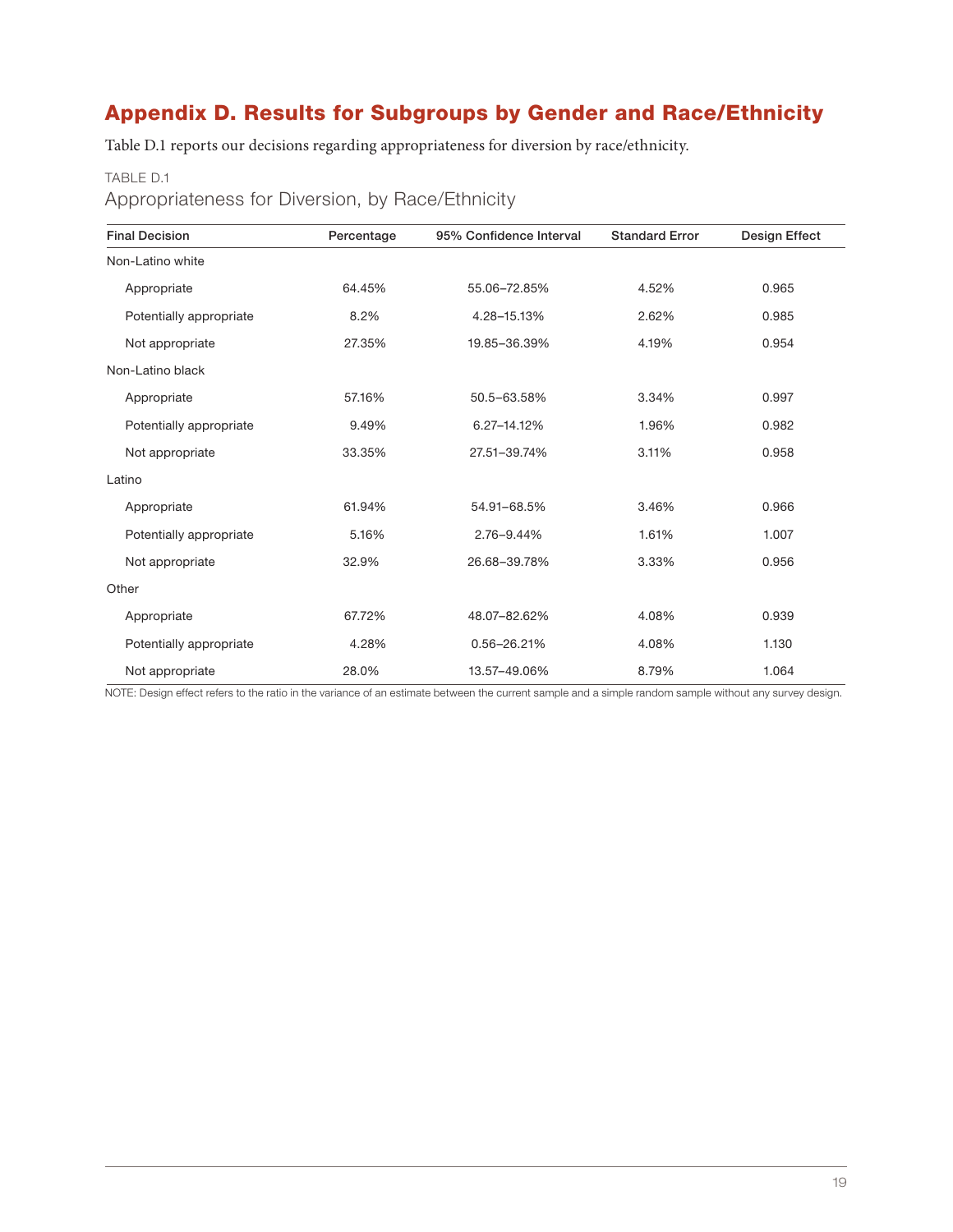# Appendix E. Legal Review Criteria Tables with Citations and **Descriptions**

The legal review criteria used in this study (including citations plus descriptions) appear in Table E.1 for cases that would be rated as not appropriate for diversion and in Table E.2 for those rated as only potentially appropriate.

# TABLE E.1

Current Non-Misdemeanor Charges and Recent Felony Convictions Rated as Not Appropriate for Diversion

| Cite           | Description                                                                      |
|----------------|----------------------------------------------------------------------------------|
| PC 32          | Accessories to murder                                                            |
| PC 182.5       | Conspiracy: Gang participation with knowledge of and benefit from felonies       |
| PC 186.28      | Supplying or selling firearm used in street gang activity                        |
| PC 187         | Murder, first degree                                                             |
| PC 187(a)      | Murder and attempted murder                                                      |
| PC 187(a)(1)   | Murder and attempted murder                                                      |
| PC 189         | Murder, first degree                                                             |
| PC 190.05      | Second-degree murder with prior 187                                              |
| PC 192(a)      | Voluntary manslaughter                                                           |
| PC 192(b)      | Involuntary manslaughter                                                         |
| PC 207(b)      | Kidnapping a victim under 14 for sexual assault                                  |
| PC 209(b)      | Kidnapping for robbery, sexual assault                                           |
| PC 209(b)(1)   | Kidnapping for sex offense or robbery                                            |
| PC 209.5       | Kidnapping during the commission of a carjacking                                 |
| PC 209.5(a)    | Kidnapping during a carjacking                                                   |
| PC 215         | Carjacking                                                                       |
| PC 215(a)      | Carjacking                                                                       |
| PC 217.1(b)    | Attempt to kill public official                                                  |
| PC 220(a)(2)   | Assault with intent to commit sex crime on a minor                               |
| PC 236.1(c)    | Human trafficking for purpose of inducing minor for sex act                      |
| PC 236.1(c)(1) | Human trafficking for purpose of inducing minor for sex act                      |
| PC 236.1(c)(2) | Human trafficking for purpose of inducing minor for sex act                      |
| PC 245(a)(2)   | Assault with a firearm                                                           |
| PC 245(a)(3)   | Assault with a machine gun                                                       |
| PC 245(b)      | Assault with a semiautomatic rifle                                               |
| PC 245(d)(1)   | Assault with a firearm upon a peace officer or firefighter                       |
| PC 245(d)(2)   | Assault with a semiautomatic rifle upon a peace officer or firefighter           |
| PC 245(d)(3)   | Assault with a machine gun or assault weapon upon a peace officer or firefighter |
|                |                                                                                  |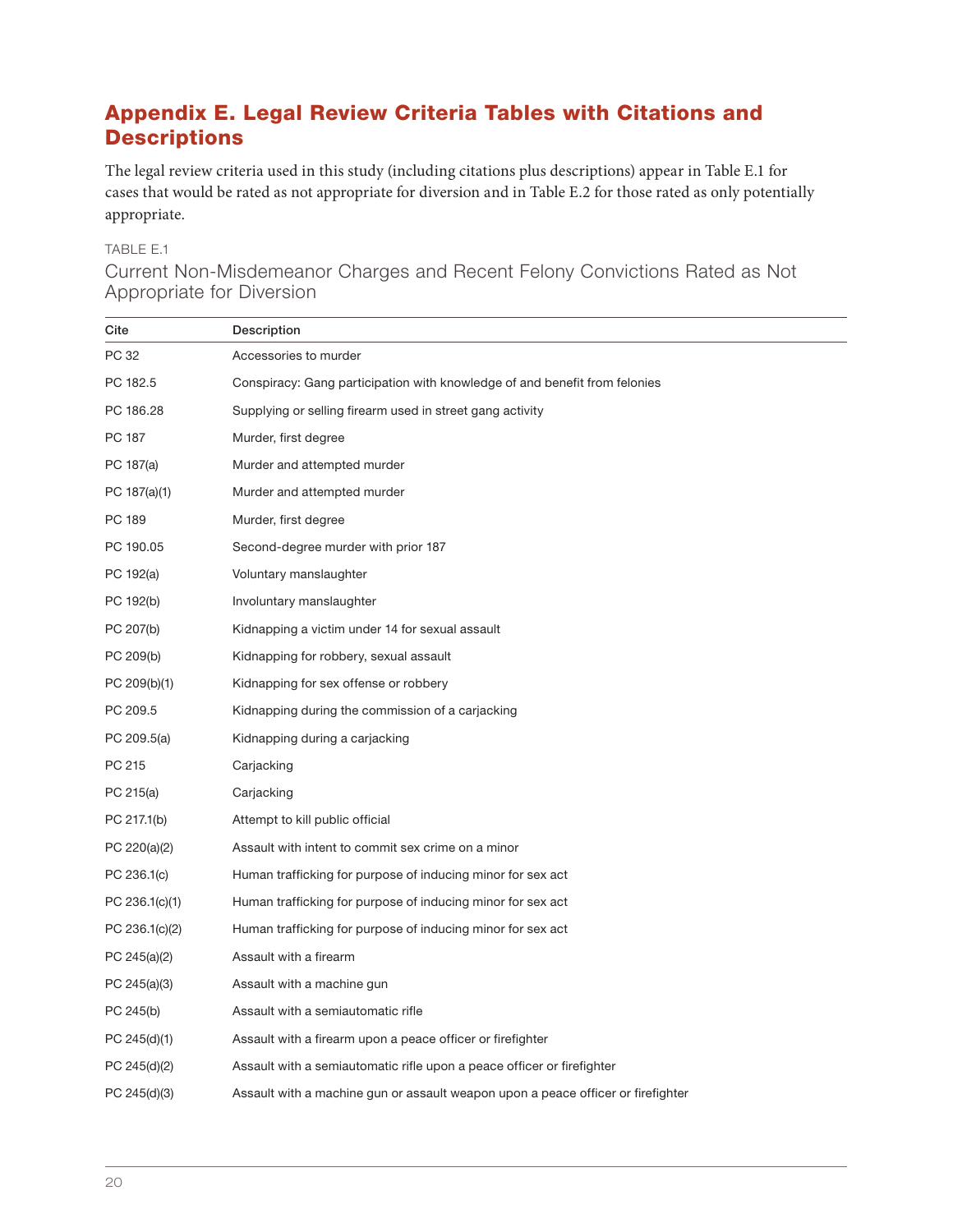| Cite           | Description                                                                                                          |
|----------------|----------------------------------------------------------------------------------------------------------------------|
| PC 245.5(b)    | Assault with a firearm upon a school employee                                                                        |
| PC 246.3       | Discharging firearm in grossly negligent manner                                                                      |
| PC 246.3(a)    | Discharge a firearm with gross neglect                                                                               |
| PC 261         | Rape                                                                                                                 |
| PC 261(a)(2)   | Rape by force or fear of bodily injury                                                                               |
| PC 261(a)(3)   | Rape by intoxicant ("date rape")                                                                                     |
| PC 261(a)(4)   | Rape of unconscious person                                                                                           |
| PC 261.5(c)    | Unlawful sexual intercourse-minor over 3 years younger                                                               |
| PC 261.5(d)    | Unlawful sexual intercourse-21 years or older, minor under 16 years                                                  |
| PC 262         | Rape of spouse                                                                                                       |
| PC 262(a)(1)   | Spousal rape by force or fear of injury                                                                              |
| PC 264.1(a)    | Rape in concert by multiple defendants                                                                               |
| PC 264.1       | Rape in concert with force or violence                                                                               |
| PC 266         | Seduction of minor for prostitution                                                                                  |
| PC 266h        | Pimping-under age 16                                                                                                 |
| PC 266h(b)(1)  | Pimping a minor over 15 years old                                                                                    |
| PC 266i(b)(1)  | Pandering-minor 16 years or older                                                                                    |
| PC 266i(b)(2)  | Pandering-minor under 16                                                                                             |
| PC 266         | Procurement of child under 16 for lewd and lascivious acts                                                           |
| PC 267         | Abduction of person under 18 for purposes of prostitution                                                            |
| PC 269         | Rape-child under 14 and 10 or more years younger than defendant (PC 261(a)(2 or 6), 264.1, 286, 288(a), or<br>289(a) |
| PC 272         | Contributing to delinquency of a minor                                                                               |
| PC 272(a)(1)   | Contributing to a minor's delinquency                                                                                |
| PC $286(a)(1)$ | Sodomy of minor under eighteen                                                                                       |
| PC 286(b)(1)   | Sodomy-victim under 18                                                                                               |
| PC 286(b)(2)   | Sodomy-victim under 16, defendant over 21                                                                            |
| PC 286(c)(1)   | Sodomy-victim under 14, defendant 10 years older                                                                     |
| PC 287(b)(1)   | Oral copulation-victim under 18                                                                                      |
| PC 287(b)(2)   | Oral copulation-victim under 16                                                                                      |
| PC 287(c)(1)   | Oral copulation-victim under 14                                                                                      |
| PC 288(a)      | Lewd act on child-victim under 14                                                                                    |
| PC 288(b)      | Lewd act on child-by use of force or fear                                                                            |
| PC 288(b)(1)   | Lewd act by force on a child under 14                                                                                |
| PC 288(b)(2)   | Lewd act on child-by caretaker upon dependent adult by use of force or fear                                          |
| PC 288(b)2     | Lewd act on child-by caretaker upon dependent adult by use of force or fear                                          |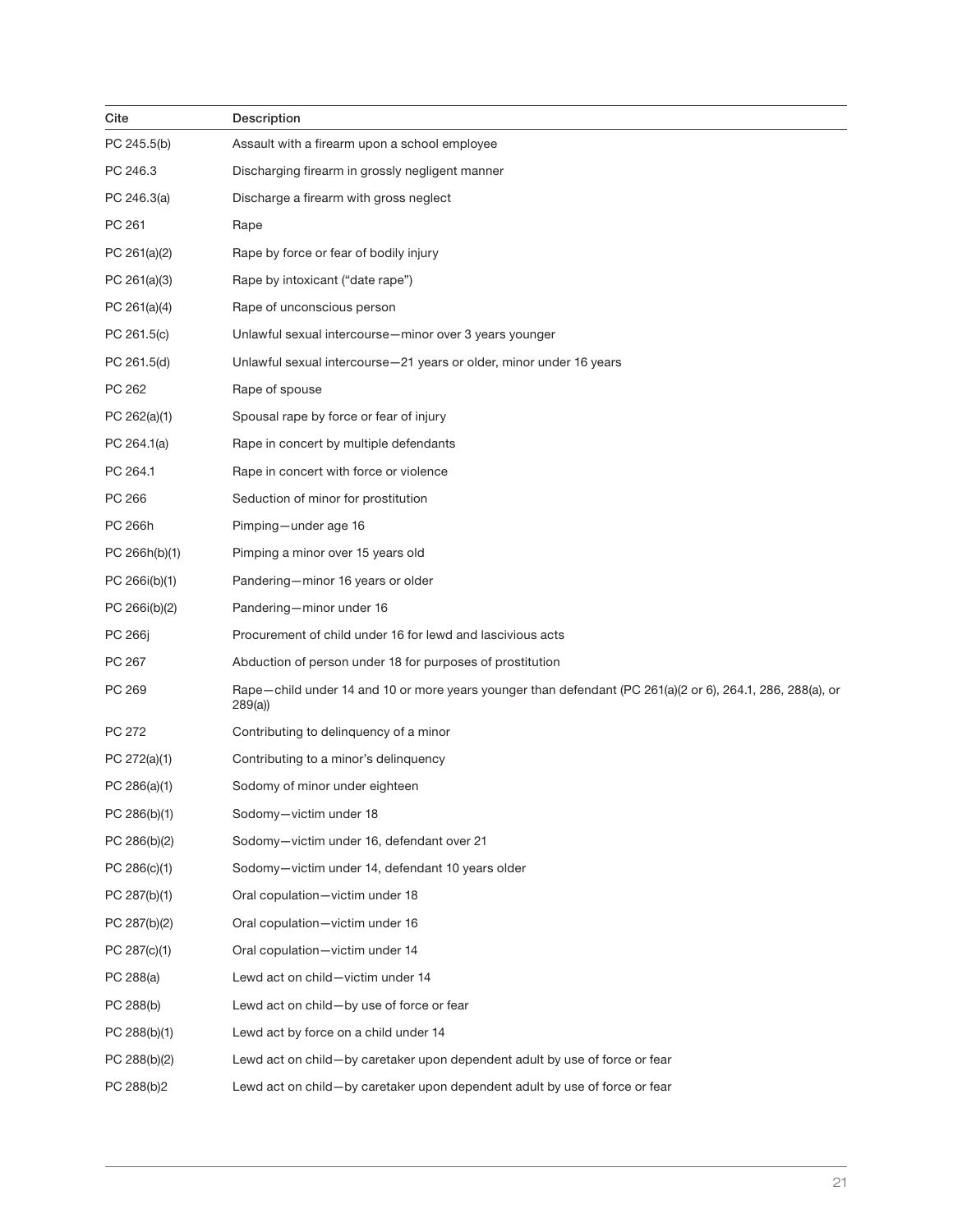| Cite              | Description                                                                                                                                                                           |
|-------------------|---------------------------------------------------------------------------------------------------------------------------------------------------------------------------------------|
| PC 288(c)(1)      | Lewd act on child—victim 14 or 15, defendant 10 years older                                                                                                                           |
| PC 288(c)(2)      | Lewd act on child—by caretaker upon dependent adult by use of force or fear                                                                                                           |
| PC 288a(b)(1)     | Oral copulation-victim under 18                                                                                                                                                       |
| PC 288a(b)(2)     | Oral copulation-victim under 16                                                                                                                                                       |
| PC 288a(c)(1)     | Oral copulation - victim under 14                                                                                                                                                     |
| PC 288.2          | Distribution or exhibition of lewd material to minor (as defined in PC 313)                                                                                                           |
| PC 288.3          | Contacting or attempted contact with a minor or person believed to be a minor with intent to commit<br>specified kidnapping, child pornography, or other sex crimes involving a minor |
| PC 288.4(a)       | Arranging meeting with a minor or person believed to be a minor for purpose of exposing genitalia or<br>engaging in lewd and lascivious behavior                                      |
| PC 288.4(b)       | Going to place arranged under 288.4(a)                                                                                                                                                |
| PC 288.5(a)       | Continuous sexual abuse of a child                                                                                                                                                    |
| PC 288.5          | Engaging in 3 or more acts of substantial sexual conduct with child under age 14                                                                                                      |
| PC 288.7(a)       | Engaging in specified sexual conduct with a child age 10 or under                                                                                                                     |
| PC 288.7(b)       | Engaging in specified sexual conduct with a child age 10 or under                                                                                                                     |
| PC 289(a)         | Sexual penetration by foreign object                                                                                                                                                  |
| PC $289(a)(1)$    | Sexual penetration by object by force                                                                                                                                                 |
| PC $289(a)(1)(a)$ | Sexual penetration by object by force                                                                                                                                                 |
| PC $289(a)(1)(b)$ | Sexual penetration by object by force on child less than 14 years old                                                                                                                 |
| PC $289(a)(1)(c)$ | Sexual penetration by object by force on minor 14 years old or older                                                                                                                  |
| PC 289(b)         | Sexual penetration by foreign object                                                                                                                                                  |
| PC 289(c)         | Sexual penetration by foreign object                                                                                                                                                  |
| PC 289(d)         | Sexual penetration by foreign object                                                                                                                                                  |
| PC 289(e)         | Sexual penetration by foreign object while victim intoxicated or anesthetized                                                                                                         |
| PC 289(f)         | Sexual penetration by foreign object                                                                                                                                                  |
| PC 289(g)         | Sexual penetration by foreign object                                                                                                                                                  |
| PC 289(h)         | Sexual penetration by foreign object-victim under 18                                                                                                                                  |
| PC 289(i)         | Sexual penetration by foreign object-victim under 16                                                                                                                                  |
| PC 289(j)         | Sexual penetration by foreign object-victim under 14                                                                                                                                  |
| PC 311.1          | Bringing into state matter depicting child in sexual conduct                                                                                                                          |
| PC 311.11(a)      | Possess child pornography                                                                                                                                                             |
| PC 311.11(b)      | Possess/control any matter relating to sexual conduct of a minor with a prior                                                                                                         |
| PC 311.11(c)      | Possess child pornography images                                                                                                                                                      |
| PC 311.11         | Possess/control any matter relating to sexual conduct of a minor                                                                                                                      |
| PC 311.4(b)       | Using minor to assist in distribution of obscene matter; posing or modeling involving sexual conduct                                                                                  |
| PC 311.4(c)       | Using minor to assist in distribution of obscene matter; posing or modeling involving sexual conduct                                                                                  |
| PC 417(a)(2)      | Brandishing a firearm                                                                                                                                                                 |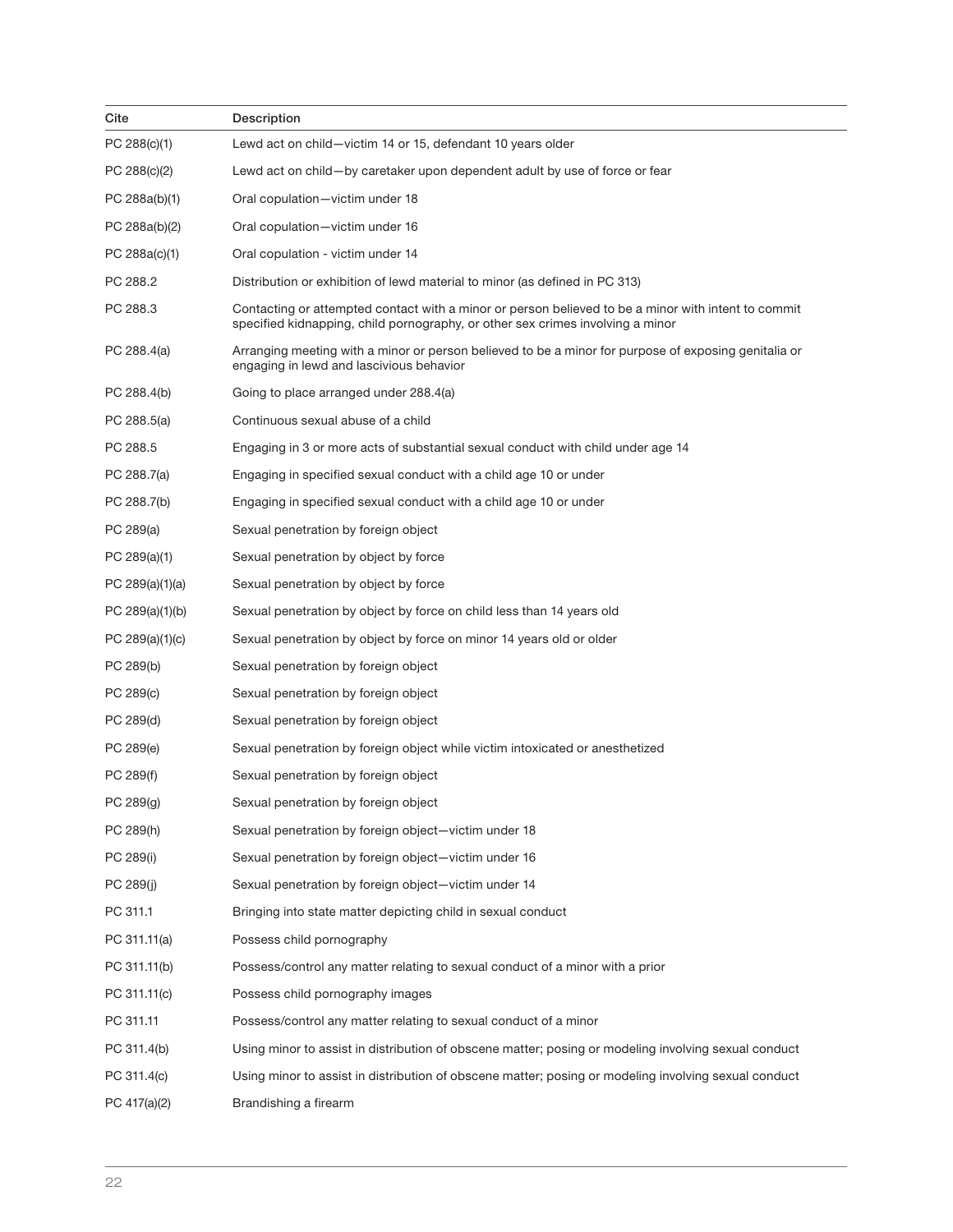| Cite             | Description                                                                                          |
|------------------|------------------------------------------------------------------------------------------------------|
| PC 417(b)        | Exhibiting loaded firearm at day care center                                                         |
| PC 417(c)        | Exhibiting firearm in presence of peace officer                                                      |
| PC 417.3         | Exhibiting firearm at occupant of vehicle                                                            |
| PC 417.4         | Brandishing imitation firearm with threat                                                            |
| PC 647.6(a)(1)   | Annoy or molest a child                                                                              |
| PC 647.6         | Molesting a child                                                                                    |
| PC 653f(b)       | Solicitation to commit murder                                                                        |
| PC 664/187(a)    | Attempted murder                                                                                     |
| PC 664/187(a)(1) | Attempted murder                                                                                     |
| PC 664/187       | Attempted murder                                                                                     |
| PC 664/192(a)    | Attempted voluntary manslaughter                                                                     |
| PC 664/215(a)    | Attempted carjacking                                                                                 |
| PC 664/261(a)(2) | Attempted rape by force or fear of bodily injury                                                     |
| PC 667.1         | Anal/genital penetration (289), victim disabled, over 65 or under 14, and prior 289                  |
| PC 667.15(a)     | Exhibiting to minor matter depicting minor engaging in sexual conduct (288)                          |
| PC 667.15(b)     | Exhibiting to minor matter depicting minor engaging in sexual conduct (3 or more acts of 288.5)      |
| PC 667.51        | Prior sex offense, minor victim                                                                      |
| PC 667.61        | Aggravated sex offenses—life sentence                                                                |
| PC 667.71        | Sex crimes: 261(a)2, 262(a)1, 264.1, 288a, 288b, 289a, 288.5, 286c, 286d, 289                        |
| PC 667.8(a)      | Kidnapping to commit sex offense (261, 262, 264.1, 286, 288a, 289)                                   |
| PC 667.8(b)      | Kidnapping victim under 14 to commit sex offense 286c, 288, 288a(c)                                  |
| PC 11418(a)(1)   | Possess weapon of mass destruction                                                                   |
| PC 11418(a)1     | Possession, manufacture, or use of weapon of mass destruction                                        |
| PC 11418(b)1     | Use of weapon of mass destruction against a person                                                   |
| PC 11418(b)2     | Use of weapon of mass destruction in water or food                                                   |
| PC 11418(b)3     | Use of weapon of mass destruction against animals or crops                                           |
| PC 11418(c)      | Use of weapon of mass destruction against natural resources                                          |
| PC 11418.5       | Credible threat to use weapon of mass destruction                                                    |
| PC 12021.5       | Possession of firearm, detachable magazine, or belt-feeding device during street gang crime          |
| PC 12022(a)(1)   | Principal armed with firearm                                                                         |
| PC 12022(a)(2)   | Principal armed with assault weapon or machine gun                                                   |
| PC 12022(b)(2)   | Personal use of deadly/dangerous weapon and carjacking                                               |
| PC 12022(c)      | Personally armed with firearm during specified drug offense                                          |
| PC 12022.3(a)    | Sexual offenses—use of firearm or deadly weapon in commission (261, 262, 264.1, 286, 288, 288a, 289) |
| PC 12022.3(b)    | Sexual offenses—armed with firearm or deadly weapon (261, 262, 264.1, 286, 288, 288a, 289)           |
| PC 12022.4       | Furnishing firearm for felony                                                                        |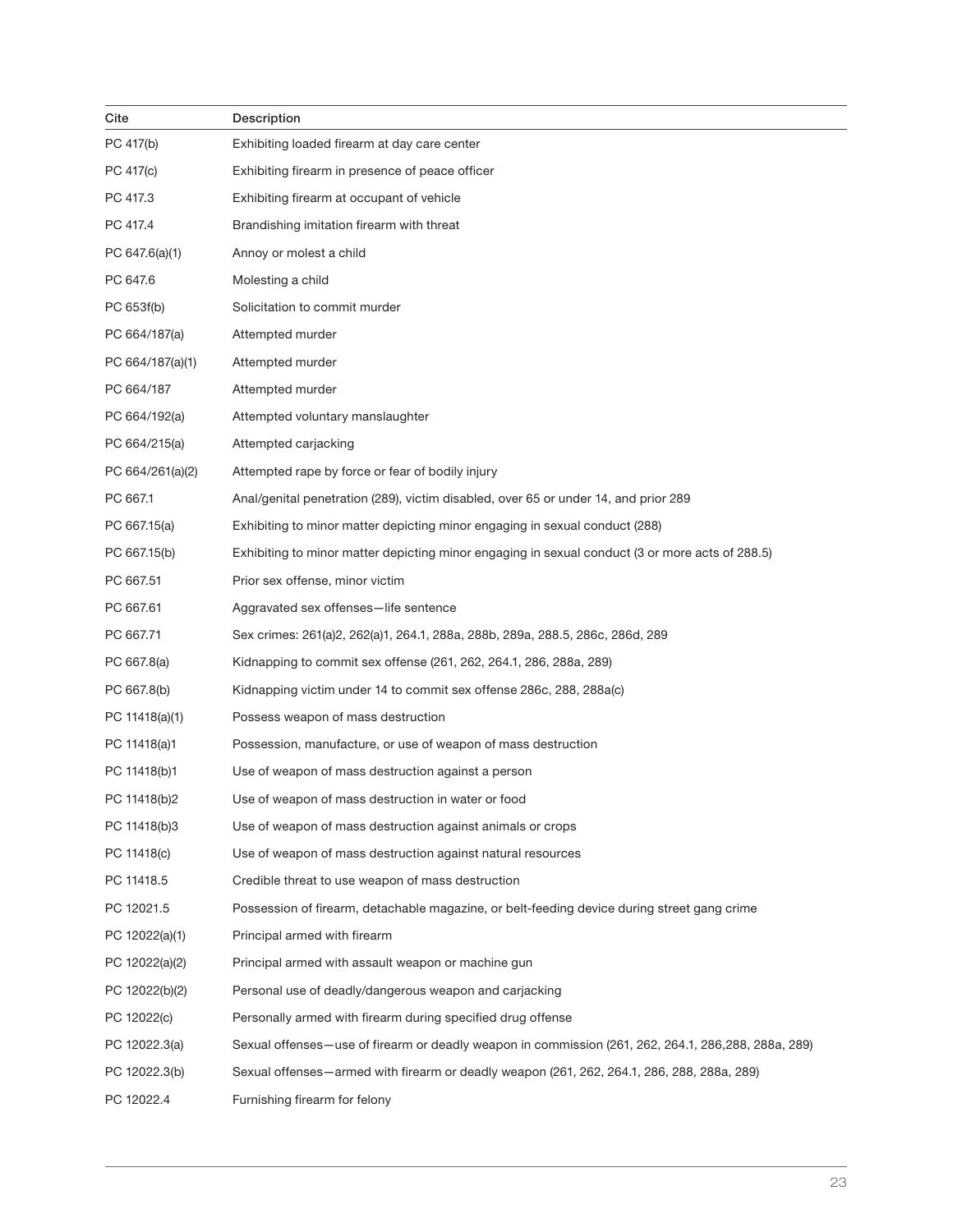| Cite           | Description                                                                                                                                                         |
|----------------|---------------------------------------------------------------------------------------------------------------------------------------------------------------------|
| PC 12022.5(a)  | Personal use of firearm                                                                                                                                             |
| PC 12022.5(b)  | Personal use of assault weapon or machine gun                                                                                                                       |
| PC 12022.53(b) | Personal use of firearm in specified crimes (see Appendix A)                                                                                                        |
| PC 12022.53(c) | Personal discharge of firearm in specified crimes (see Appendix A)                                                                                                  |
| PC 12022.53(d) | Personal discharge of firearm causing GBI or death in specified crimes (see Appendix A) or 12034 from<br>vehicle or 246 at inhabited dwelling, vehicle, or aircraft |
| PC 12022.55    | Discharging firearm from vehicle with GBI or death                                                                                                                  |
| PC 18745       | Explosion or attempt to explode destructive device with intent to murder                                                                                            |
| PC 25800       | Carrying a loaded firearm with intent to commit felony                                                                                                              |
| PC 26100(b)    | Allowing another to discharge firearm from vehicle                                                                                                                  |
| PC 26100(c)    | Discharge of firearm from vehicle at a person                                                                                                                       |
| PC 26100(d)    | Malicious discharge of firearm from vehicle                                                                                                                         |

NOTE: GBI = great bodily injury.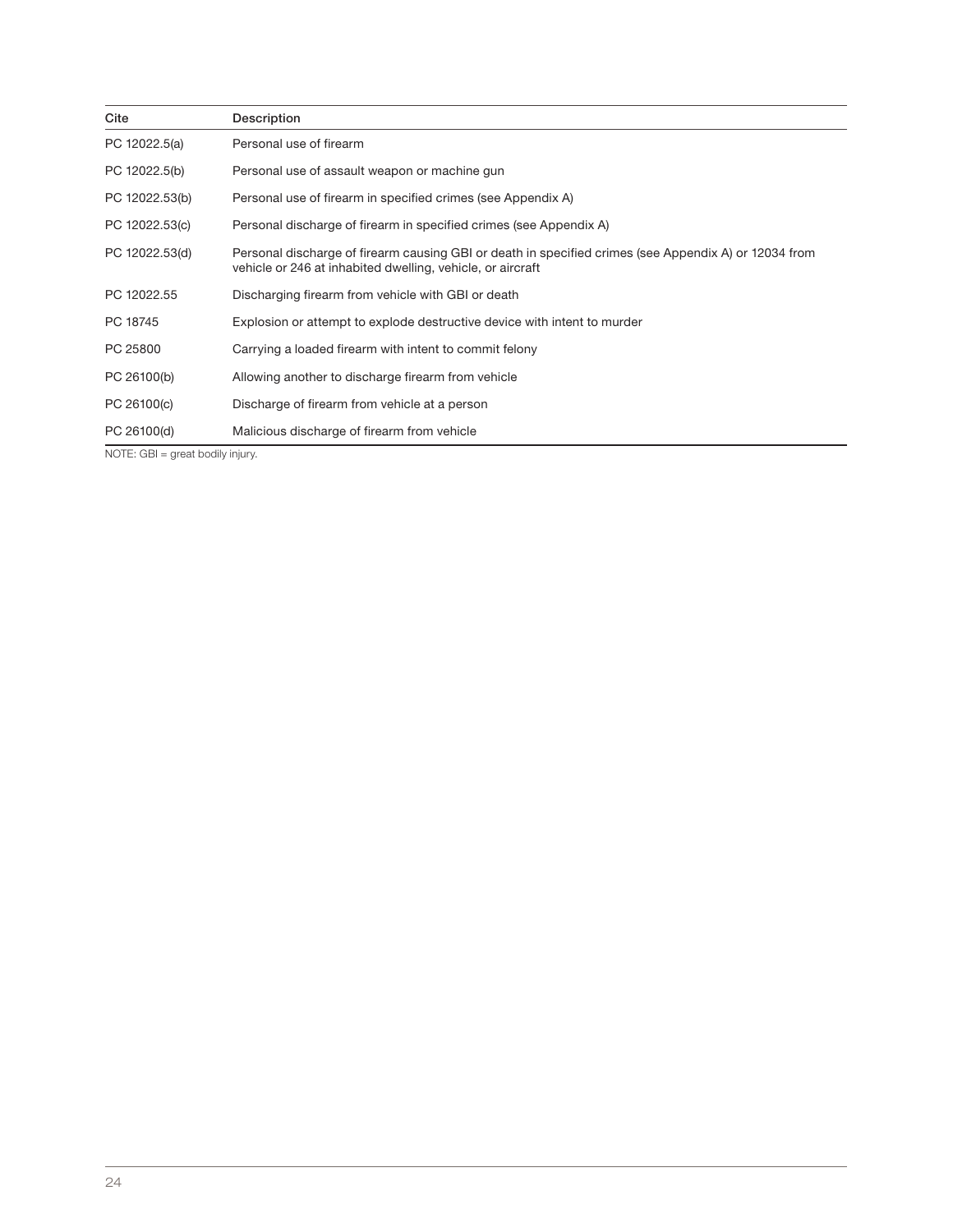# TABLE E.2 Current Non-Misdemeanor Charges Rated as Potentially Appropriate for Diversion

| Cite           | <b>Description</b>                                                                                                       |
|----------------|--------------------------------------------------------------------------------------------------------------------------|
| N/A            | Instances in which the only current charges involve parole violations                                                    |
| HS 11370.1(a)  | Possess loaded firearm and controlled substance                                                                          |
| HS 11370.1     | Possession of controlled substance while armed with firearm                                                              |
| HS 11550(e)    | Under the influence while in possession of firearm                                                                       |
| PC 166(d)(1)   | Possession of firearm by prohibited person based on issuance of TRO/CPO                                                  |
| PC 207(a)      | Kidnapping                                                                                                               |
| PC 207         | Kidnapping                                                                                                               |
| PC 209(a)      | Kidnapping for ransom or extortion                                                                                       |
| PC 451(a)      | Arson-with GBI                                                                                                           |
| PC 451(b)      | Arson-inhabited structure or property                                                                                    |
| PC 451.1       | Arson with prior; GBI to emergency personnel; GBI to more than one victim; multiple structures or special<br>device used |
| PC 451.5       | Aggravated arson—willful, malicious intent to cause injury to one or more persons, damage to property, etc.              |
| PC 452(a)      | Unlawfully causing a fire-with GBI                                                                                       |
| PC 452(b)      | Unlawfully causing a fire-inhabited structure or property                                                                |
| PC 646.9(b)    | Stalking violation of TRO                                                                                                |
| PC 646.9(c)    | Stalking with prior specified felony conviction                                                                          |
| PC 664/207(a)  | Kidnapping                                                                                                               |
| PC 667.85      | Kidnapping victim under 14 to permanently deprive parent                                                                 |
| PC 12022.2(a)  | Armed with firearm with armor/metal piercing ammunition                                                                  |
| PC 24310       | Manufacture, import, sell, or possess any firearm camouflaging container                                                 |
| PC 24510       | Manufacture, import, sell, or possess any firearm not immediately recognizable as a firearm                              |
| PC 24610       | Manufacture, import, sell, or possess any undetectable firearm                                                           |
| PC 25100(a)    | Criminal storage of firearm-1st degree                                                                                   |
| PC 25100(b)    | Criminal storage of firearm-2nd degree                                                                                   |
| PC 25100       | Criminal storage of firearm-1st degree                                                                                   |
| PC 25110(a)    | Criminal storage of firearm-1st degree                                                                                   |
| PC 25300       | Carrying a firearm in public place or on public street while masking one's identity                                      |
| PC 25400(a)(1) | Carry concealed firearm in vehicle                                                                                       |
| PC 25400(c)(4) | Carrying a concealed firearm by felon                                                                                    |
| PC 25850(a)    | Carrying a loaded firearm                                                                                                |
| PC 25850(c)(1) | Carrying a loaded firearm                                                                                                |
| PC 25850(c)(2) | Carrying a loaded firearm                                                                                                |
| PC 25850(c)(3) | Carrying a loaded firearm                                                                                                |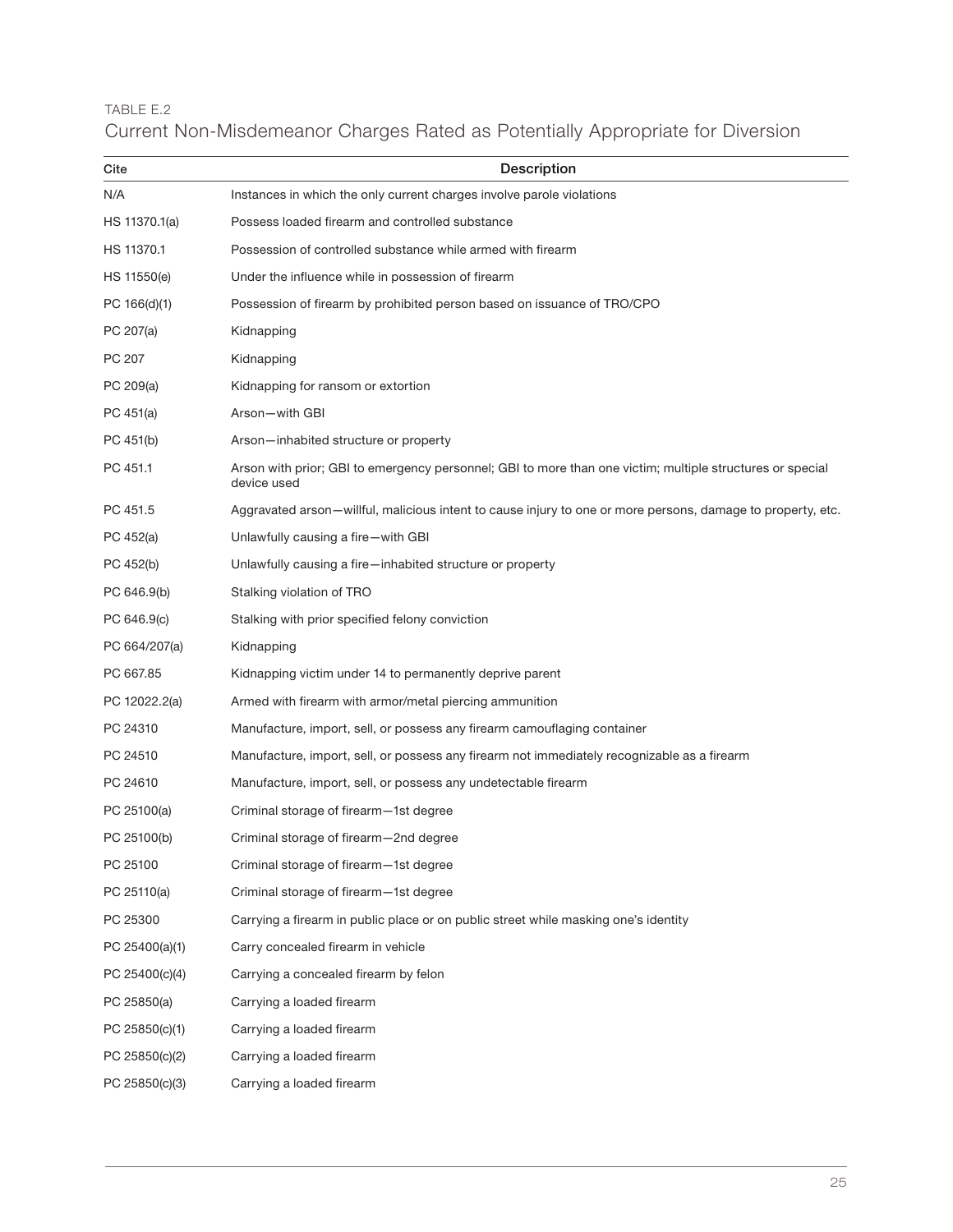| Cite           | Description                                                                                                                          |
|----------------|--------------------------------------------------------------------------------------------------------------------------------------|
| PC 25850(c)(4) | Carrying a loaded firearm                                                                                                            |
| PC 25850(c)(5) | Carrying a loaded firearm                                                                                                            |
| PC 25850(c)(6) | Carrying a loaded firearm                                                                                                            |
| PC 25850(c)(7) | Carrying a loaded firearm                                                                                                            |
| PC 25850       | Carrying loaded firearm in vehicle, or on person in a public place with prior felony conviction, stolen firearm<br>or by gang member |
| PC 27500       | Delivering concealable firearm to person within any of the classes prohibited by California Penal Code 12021<br>or 12021.1           |
| PC 27590       | Delivering concealable firearm to person within any of the classes prohibited by California Penal Code 12021<br>or 12021.1           |
| PC 28250       | Knowingly provide false information on firearm application by felon or other prohibited person                                       |
| PC 29800(a)(1) | Possession of firearm by felon                                                                                                       |
| PC 29800       | Persons prohibited from possessing firearms                                                                                          |
| PC 29805       | Possession of firearm by persons with certain priors                                                                                 |
| PC 29875       | Persons prohibited from possessing firearms                                                                                          |
| PC 29900(a)    | Person previously convicted of violent offense prohibited from possessing firearms                                                   |
| PC 29900(a)(1) | Person previously convicted of violent offense prohibited from possessing firearms                                                   |
| PC 29900       | Person previously convicted of violent offense prohibited from possessing firearms                                                   |
| PC 29905       | Person previously convicted of violent offense prohibited from possessing firearms                                                   |
| PC 30305(b)    | Possession of ammunition by person with street gang injunction                                                                       |
| PC 30305(b)(1) | Possession of ammunition by person with street gang injunction                                                                       |
| PC 30315       | Possession of armor-piercing ammunition                                                                                              |
| PC 30320       | Sale or transport of armor-piercing ammunition                                                                                       |
| PC 32310       | Manufacturing, importing, keeping for sale, offering or exposing for sale, giving or lending large-capacity<br>magazine              |
| PC 33215       | Manufacturer, transportation, sale, or possession of short-barreled shotgun                                                          |

NOTES: TRO/CPO = temporary restraining order/criminal protective order.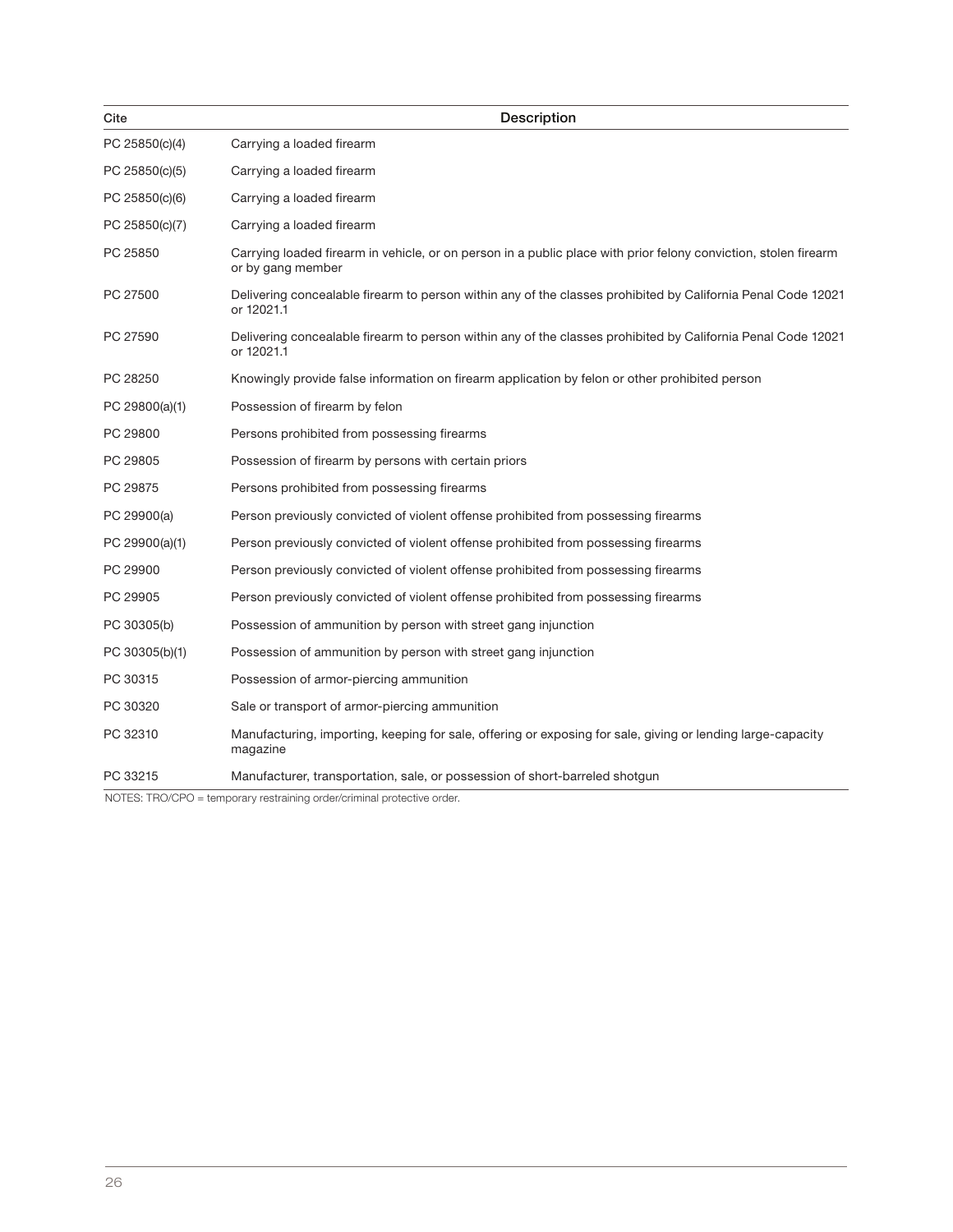# Notes

<sup>1</sup> Torrey et al., 2010.

2 Steadman et al., 2009.

3 Steadman et al., 2005.

4 LASD, 2019.

5 Katz, 2019.

6 Heilbrun et al., 2012.

7 National Association of Counties, American Psychiatric Association Foundation, Justice Center/the Council of State Governments, Bureau of Justice Assistance/U.S. Department of Justice, 2018, p. 1.

<sup>8</sup>*Motion by Supervisors Mark Ridley-Thomas and Sheila Kuehl: Expanding Effective Diversion Efforts in Los Angeles County*, 2015.

9 Lacey, 2014.

<sup>10</sup> DHS, 2018.

<sup>11</sup> Munetz and Griffin, 2006.

<sup>12</sup> DHS, Office of Diversion and Reentry, undated. ODR also operates a Maternal Health diversion program, which began in April 2018 and is open to any women who are pregnant during their jail stay. Women who agree to participate plead guilty to their charge and are placed on probation. Women do not necessarily have to have mental illnesses or be experiencing homelessness to participate.

<sup>13</sup> Health Services, Office of Diversion and Reentry, Los Angeles County, 2019.

<sup>14</sup>*Motion by Supervisors Mark Ridley-Thomas and Kathryn Barger: Scaling Up Diversion and Reentry Efforts for People with Serious Clinical Needs*, 2018.

<sup>15</sup> *Motion by Supervisors Kathryn Barger and Hilda Solis: Addressing the Shortage of Mental Health Hospital Beds*, 2019, p. 2.

16 *Revised Motion by Supervisors Sheila Kuehl and Mark Ridley-Thomas: Developing the Los Angeles County Roadmap for Expanding Alternatives to Custody and Diversion*, 2019, p. 2.

<sup>17</sup> Motion by Supervisors Mark Ridley-Thomas and Sheila Kuehl: *Expanding ODR's Housing Program Countywide to Safely Divert More Individuals with Serious Clinical Needs*, 2019.

<sup>18</sup>*Motion by Supervisors Sheila Kuehl and Mark Ridley-Thomas: Expanding Countywide Diversion for Justice Involved Adults*, 2019; Garcia, 2019.

<sup>19</sup>*LAC + USC Restorative Village Concept Paper*, undated.

20 County of Los Angeles Chief Executive Office, 2019.

<sup>21</sup>*Motion by Supervisors Hilda L. Solis and Sheila Kuehl: Cancellation of Design-Build Contract with McCarthy Building Companies, Inc.*, 2019.

<sup>22</sup>*Motion by Supervisors Hilda L. Solis and Sheila Kuehl: Cancellation of Design-Build Contract with McCarthy Building Companies, Inc.*, 2019.

23 ODR's preliminary study was conducted in advance of the current effort to provide the county with initial information to "guide the County's strategy for creating and scaling . . . program capacity" (Ochoa et al., 2019).

24 ODR also diverts individuals diagnosed with intellectual disability, which was included as a clinically eligible diagnosis. However, because these cases tend to be infrequent, we did not construct criteria to detect undiagnosed cases of intellectual disability in the same way that we did for SMI.

<sup>25</sup> This decision reflects our assumption that both pre- and posttrial diversion options could be available, and that if posttrial individuals had been identified as appropriate for diversion earlier, they could have been diverted through a pretrial option. That said, in our data set, posttrial individuals may have had different legal or clinical characteristics than pretrial individuals, which we were unable to quantify. In the jail mental health population at the time the data were pulled, 2,665 people had all open charges, 1,163 had at least one case for which they had been sentenced, and 1,716 had been sentenced on all cases.

<sup>26</sup> The legal review did not require multiple raters, as a given charge was either present or not for each individual. However, the clinical data involved review of progress notes in the jail medical record, and certain criteria (i.e., presence of observed behaviors consistent with SMI) involved some clinical judgment. For this reason, we included a formal process for testing interrater reliability.

 $27$  One of the 20 charts included in the interrater reliability sample was flagged as a "challenging case" for review by a third clinician. Cohen's kappa for the remaining 19 charts was 0.86 (considered strong interrater reliability; McHugh, 2012).

28 We defined *age categories* by the quartiles in the sampling frame: younger than 28 years old, 28 or older, and younger than 35, 35 or older and younger than 45, and 45 or older. We grouped race/ethnicity into four groups: Latinos of all races, non-Latino white, non-Latino black, and others. Sampling strata were defined by age categories, race/ethnicity groups, and sex. There was a total of 32 strata theoretically (four age categories by four race/ethnicity groups by two sex levels). However, this study's sampling frame contained 29 strata because the remaining three strata had no individuals. In each stratum, a simple random sample was drawn where the sample size was proportional to the size of the stratum (i.e., the number of individuals in the stratum). The sample size in all strata was truncated to be no smaller than four so that we could have a minimal number of sampled individuals for any subpopulation. This strategy yielded a roughly self-weighted sample (i.e., the sample weights of all sampled individuals were roughly equal).

<sup>29</sup> The finite population correction accounts for the fact that the target population is finite (i.e., 5,544 in this study), and the uncertainty or variance in any sample-based estimate is reduced when the sample size is relatively large compared with the finite population size. Our sampling rate of 9 percent gave a modest amount of reduction by adjusting the finite population correction.

30 Cochrane, Grisso, and Frederick, 2001; Gowensmith, 2010; Warren et al., 2006.

<sup>31</sup> Qureshi et al., 2015.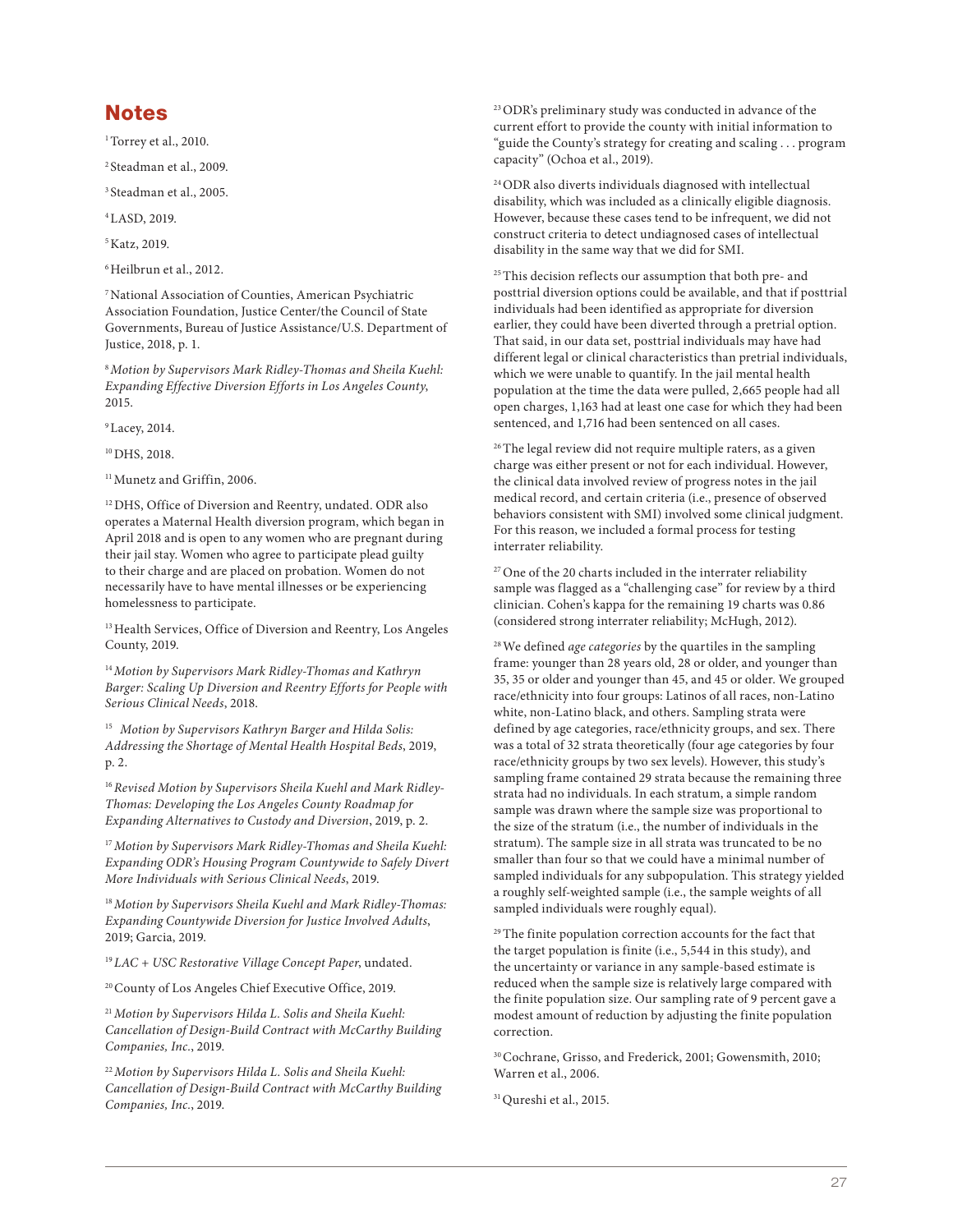32 Cowell et al., 2008.

- 33 Gowensmith and Murrie, 2019.
- 34 White Bird Clinic, undated.
- 35 Hunter et al., 2018.
- 36 UCLA Clinical and Translational Science Institute, undated.
- 37 DeMatteo et al., 2013.

38 National Association of Counties, American Psychiatric Association Foundation, Justice Center/the Council of State Governments, Bureau of Justice Assistance/U.S. Department of Justice, 2018.

39 Hunter et al., 2017.

40 Hunter and Scherling, 2019.

41 Ochoa et al., 2019.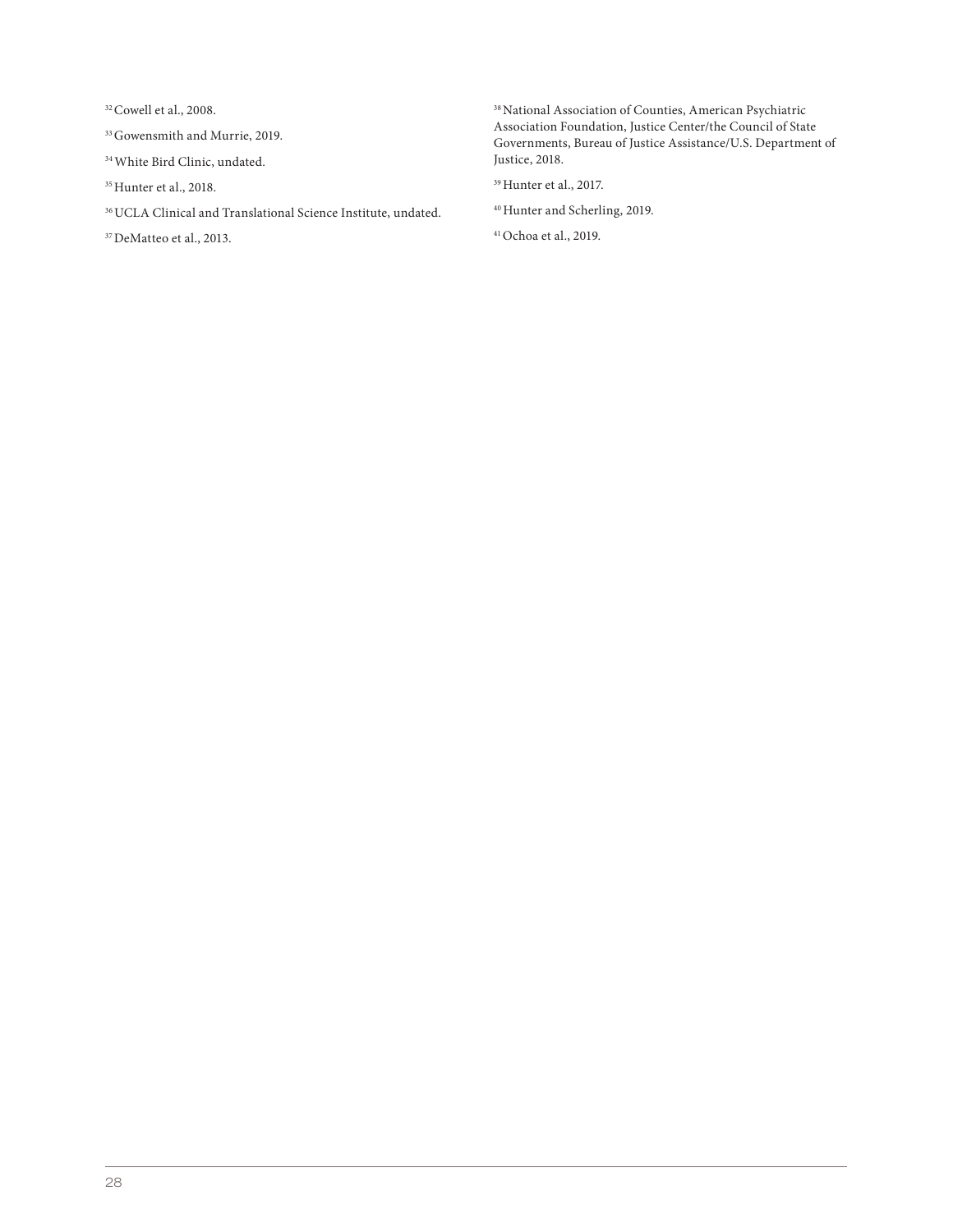# **References**

California Penal Code, Chapter 1, Rape, Abduction, Carnal Abuse of Children, and Seduction, Section 261(a)(2), September 9, 2013.

California Penal Code, Chapter 2.7, Misdemeanor Diversion, Sections 1001–1001.9, January 1, 2018.

California Penal Code, Chapter 2.8a, Diversion of Individuals with Mental Disorders, Sections 1001.35–1001.36, January 1, 2019.

California Penal Code, Part 1, Of Crimes and Punishments, Title 14, Malicious Mischief, Section 594(a), April 4, 2011.

California Penal Code, Part 1, Of Crimes and Punishments, Title 16, General Provisions, Section 664/187(a), April 4, 2011.

California Penal Code, Part 1, Of Crimes and Punishments, Title 16, General Provisions, Section 667, January 2, 2019.

California Penal Code, Part 1, Of Crimes and Punishments, Title 16, General Provisions, Section 667.61, November 7, 2006.

California Penal Code, Part 2, Of Criminal Procedure, Title 8, Of Judgment and Execution, Section 1203, January 1, 2019.

Cochrane, Robert E., Thomas Grisso, and Richard I. Frederick, "The Relationship Between Criminal Charges, Diagnoses, and Psycholegal Opinions Among Federal Pretrial Defendants," Behavioral Sciences and the Law," Vol. 19, No. 4, July–August 2001, pp. 565–582.

County of Los Angeles Chief Executive Office, Report Back on Developing a Care-First Treatment Model for New Mental Health Treatment Center (Item No. 25, Agenda of February 12, 2019), August 7, 2019. As of November 8, 2019: <http://file.lacounty.gov/SDSInter/bos/supdocs/139802.pdf>

Cowell, Alexander J., Arnie Aldridge, Nahama Broner, and Jesse M. Hinde, A Cost Analysis of the Bexar County, Texas, Jail Diversion Program, Report 2, An Analysis of Cost-Shifting Between the Treatment and Criminal Justice Systems, Research Triangle Park, N.C.: RTI International, RTI Project Number 0209991.000, May 2008. As of December 4, 2019: [http://www.naco.org/sites/default/files/documents/Cost%20](http://www.naco.org/sites/default/files/documents/Cost%20Benefit%20Study.pdf) Benefit%20Study.pdf

DeMatteo, David, Casey LaDuke, Benjamin R. Locklair, and Kirk Heilbrun, "Community-Based Alternatives for Justice-Involved Individuals with Severe Mental Illness: Diversion, Problem-Solving Courts, and Reentry," *Journal of Criminal Justice*, Vol. 41, No. 2, March–April 2013, pp. 64–71.

DHS—*See* Los Angeles County Department of Health Services.

Garcia, Ricardo, "Request Board Approval Authorizing the Los Angeles County Public Defender's Office (PD) to Execute a Grant Award Agreement Number 18-1806-153381-CJ (Agreement) for Fiscal Years (FY) 2018–20 Phase IV Safety and Justice Challenge Grant Program (Program) from the John D. and Catherine T. MacArthur Foundation (Foundation) in the Amount of \$1,200,000, and Approve an Appropriate Adjustment," letter to Los Angeles Board of Supervisors, March 12, 2019. As of November 8, 2019:

<http://file.lacounty.gov/SDSInter/bos/supdocs/133610.pdf>

Gowensmith, William Neil, *Overview of Forensic Evaluations in Hawaii,* paper presentation at the fifth annual State of Hawaii Forensic Examiner Training, Honolulu, Hawaii, September 2010. Gowensmith, Neil, and Daniel Murrie, *Groundswell Review of CDHS Plan*, report to Judge Nina Wang, Re: Civil Action No. 11-cv-02285-NYW, January 28, 2019.

Health Services, Office of Diversion and Reentry, Los Angeles County, PDF with figure, October 2019. As of November 8, 2019: [http://file.lacounty.gov/SDSInter/dhs/1063956\\_](http://file.lacounty.gov/SDSInter/dhs/1063956_ClinicalProgramsDashboardOctober2019.pdf) ClinicalProgramsDashboardOctober2019.pdf

Heilbrun, Kirk, David DeMatteo, Kento Yasuhara, Stephanie Brooks-Holliday, Sanjay Shah, Christopher King, Anne Bingham Dicarlo, Danielle Hamilton, and Casey Laduke, "Community-Based Alternatives for Justice-Involved Individuals with Severe Mental Illness: Review of the Relevant Research," *Criminal Justice and Behavior*, Vol. 39, No. 4, April 2012, pp. 351–419.

Hunter, Sarah B., Maya Buenaventura, and Matthew Cefalu, *Local Evaluation Report for Los Angeles County's Mentally Ill Offender Crime Reduction (MIOCR) Program*, Santa Monica, Calif.: RAND Corporation, RR-2411-BRC, 2018. As of November 11, 2019:

[https://www.rand.org/pubs/research\\_reports/RR2411.html](https://www.rand.org/pubs/research_reports/RR2411.html)

Hunter, Sarah B., Lois M. Davis, Rosanna Smart, and Susan Turner, *Impact of Proposition 47 on Los Angeles County Operations and Budget*, Santa Monica, Calif.: RAND Corporation, RR-1754-LAC, 2017. As of December 4, 2019: [https://www.rand.org/pubs/research\\_reports/RR1754.html](https://www.rand.org/pubs/research_reports/RR1754.html)

Hunter, Sarah B., and Adam Scherling, *Los Angeles County Office of Diversion and Reentry's Supportive Housing Program: A Study of Participants' Housing Stability and New Felony Convictions*, Santa Monica, Calif.: RAND Corporation, RR-3232-BRC, 2019. As of November 11, 2019:

[https://www.rand.org/pubs/research\\_reports/RR3232.html](https://www.rand.org/pubs/research_reports/RR3232.html)

Katz, Mitchell H., *Examination of Increase in Mental Competency Cases*," Los Angeles, Calif.: Los Angeles County Health Agency, Los Angeles Department of Mental Health, Los Angeles Department of Public Health, September 19, 2019. As of November 8, 2019:

<http://file.lacounty.gov/SDSInter/bos/supdocs/102162.pdf>

*LAC + USC Restorative Village Concept Paper*, undated. As of November 8, 2019:

[http://file.lacounty.gov/SDSInter/dmh/1031765\\_LAC\\_USCRestor](http://file.lacounty.gov/SDSInter/dmh/1031765_LAC_USCRestorativeVillageConceptPaper-DRAFT.pdf) ativeVillageConceptPaper-DRAFT.pdf

Lacey, Jackie, *Board Motion—May 6, 2014 Motion by Supervisor Mark Ridley-Thomas Providing Treatment, Promotion Rehabilitation and Reducing Recidivism: A 60-Day Initiative to Develop a Comprehensive Diversion Plan for Los Angeles County*, Los Angeles, Calif.: Los Angeles County District Attorney, June 19, 2014. As of December 9, 2019:

<http://file.lacounty.gov/SDSInter/bos/supdocs/85251.pdf>

LASD—*See* Los Angeles County Sheriff's Department.

Los Angeles County Department of Health Services, Office of Diversion and Reentry, "Jail and Community Based Diversion," webpage, undated.

[Los Angeles County D](https://bit.ly/2E3r4sI)epartment of Health Services, *Request for Evaluation Services for Diversion and Reentry Study for People with Serious Clinical Needs*, Los Angeles, Calif., 2018.

Los Angeles County Sheriff's Department, "LASD Mental Health Count 05/14/2019," data provided to authors, 2019.

McHugh, Mary L., "Interrater Reliability: The Kappa Statistic," *Biochemia Medica*, Vol. 22, No. 3, October 2012, pp. 276–282.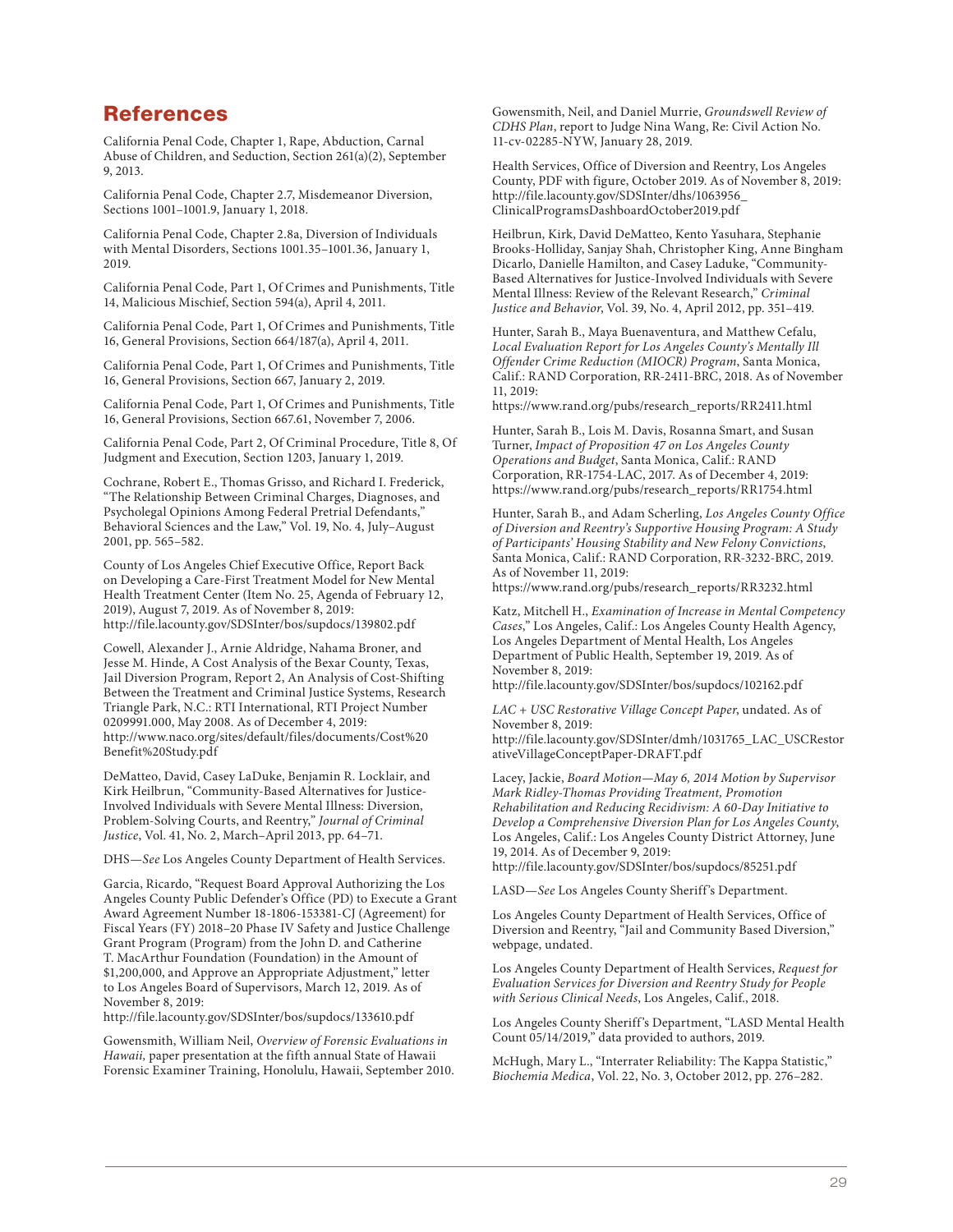*Motion by Supervisors Kathryn Barger and Hilda Solis: Addressing the Shortage of Mental Health Hospital Beds*, January 22, 2019. As of November 8, 2019: <http://file.lacounty.gov/SDSInter/bos/supdocs/131546.pdf>

*Motion by Supervisors Sheila Kuehl and Mark Ridley-Thomas: Expanding Countywide Diversion for Justice Involved Adults*, February 5, 2019. As of November 12, 2019: [http://file.lacounty.gov/SDSInter/bos/supdocs/132839.](http://file.lacounty.gov/SDSInter/bos/supdocs/132839.pdf#search=%22ab%201810) pdf#search=%22ab%201810

*Motion by Supervisors Mark Ridley-Thomas and Kathryn Barger: Scaling Up Diversion and Reentry Efforts for People with Serious Clinical Needs*, August 14, 2018. As of November 8, 2019: <http://file.lacounty.gov/SDSInter/bos/supdocs/124871.pdf>

*Motion by Supervisors Mark Ridley-Thomas and Sheila Kuehl: Expanding Effective Diversion Efforts in Los Angeles County*, August 11, 2015. As of November 8, 2019: <http://file.lacounty.gov/SDSInter/bos/supdocs/96594.pdf>

*Motion by Supervisors Mark Ridley-Thomas and Sheila Kuehl: Expanding ODR's Housing Program Countywide to Safely Divert More Individuals with Serious Clinical Needs*, May 14, 2019. As of November 8, 2019:

<http://file.lacounty.gov/SDSInter/bos/supdocs/135516.pdf>

*Motion by Supervisors Hilda L. Solis and Sheila Kuehl: Cancellation of Design-Build Contract with McCarthy Building Companies, Inc.*, August 13, 2019. As of November 8, 2019: <http://file.lacounty.gov/SDSInter/bos/supdocs/139739.pdf>

Munetz, Mark R., and Patricia A. Griffin, "Use of the Sequential Intercept Model as an Approach to Decriminalization of People with Serious Mental Illness," *Psychiatric Services*, Vol. 57, No. 4, April 2006, pp. 544–549.

National Association of Counties, American Psychiatric Association Foundation, Justice Center/the Council of State Governments, Bureau of Justice Assistance/U.S. Department of Justice, *The Stepping Up Initiative: A National Initiative to Reduce the Number of People with Mental Illnesses in Jails*, 2018. As of November 14, 2019:

[https://stepuptogether.org/wp-content/uploads/Stepping-Up-](https://stepuptogether.org/wp-content/uploads/Stepping-Up-Overview.pdf)Overview.pdf

Ochoa, Kristen, Elizabeth Kim, Oona Appel, and Dustin Stephens, "An Estimate of Persons in the Jail Mental Health Population Likely to Be Appropriate for Safe Release into Community Services," Los Angeles, Calif.: Los Angeles County Department of Health Services, Office of Diversion and Reentry, April 2019.

Qureshi, Sana, Steven Leifman, Tim Coffey, and Regina M. Carney, *Outcomes of the Miami-Dade County Forensic Alternative Center: A Diversion Program for Mentally Ill Offenders*, poster presentation at the University of Miami's Miller School of Medicine Annual Research Day, Miami, Fla., June 2015. As of December 4, 2019: [https://www.equitasproject.org/wp-content/uploads/2018/07/](https://www.equitasproject.org/wp-content/uploads/2018/07/MDFAC-Outcomes-Poster-RMC.pdf) MDFAC-Outcomes-Poster-RMC.pdf

*Revised Motion by Supervisors Sheila Kuehl and Mark Ridley-Thomas: Developing the Los Angeles County Roadmap for Expanding Alternatives to Custody and Diversion*, February 12, 2019. As of November 8, 2019: <http://file.lacounty.gov/SDSInter/bos/supdocs/133125.pdf>

Steadman, Henry J., Fred C. Osher, Pamela Clark Robbins, Brian Case, and Steven Samuels, "Prevalence of Serious Mental Illness Among Jail Inmates," *Psychiatric Services*, Vol. 60, No. 6, June 2009, pp. 761–765.

Steadman, Henry J., Jack E. Scott, Fred C. Osher, Tara K. Agnese, and Pamela Clark Robbins, "Validation of the Brief Jail Mental Health Screen," *Psychiatric Services*, Vol. 56, No. 7, July 2005, pp. 816–822.

Torrey, E. Fuller, Aaron D. Kennard, Don Eslinger, Richard Lamb, and James Pavle, *More Mentally III Persons Are in Jails and Prisons Than Hospitals: A Survey of the States*, Alexandria, Va.: National Sheriff Association, Treatment Advocacy Center, May 2010. As of November 8, 2019:

[https://www.treatmentadvocacycenter.org/storage/documents/](https://www.treatmentadvocacycenter.org/storage/documents/final_jails_v_hospitals_study.pdf) final\_jails\_v\_hospitals\_study.pdf

UCLA Clinical and Translational Science Institute, "Whole Person Care—Los Angeles Research Evaluation," webpage, undated. As of November 12, 2019:

[https://ctsi.ucla.edu/patients-community/pages/whole-person](https://ctsi.ucla.edu/patients-community/pages/whole-person-care)care

Warren, Janet I., Daniel C. Murrie, William Stejskal, Lori H. Colwell, James Morris, Preeti Chauhan, and Park Dietz, "Opinion Formation in Evaluating the Adjudicative Competence and Restorability of Criminal Defendants: A Review of 8,000 Evaluations," *Behavioral Sciences and the Law,* Vol. 24, No. 2, March 2006, pp. 113–132.

White Bird Clinic, "CAHOOTS: Crisis Assistance Helping Out on the Streets," webpage, undated. As of November 12, 2019: <https://whitebirdclinic.org/cahoots/>